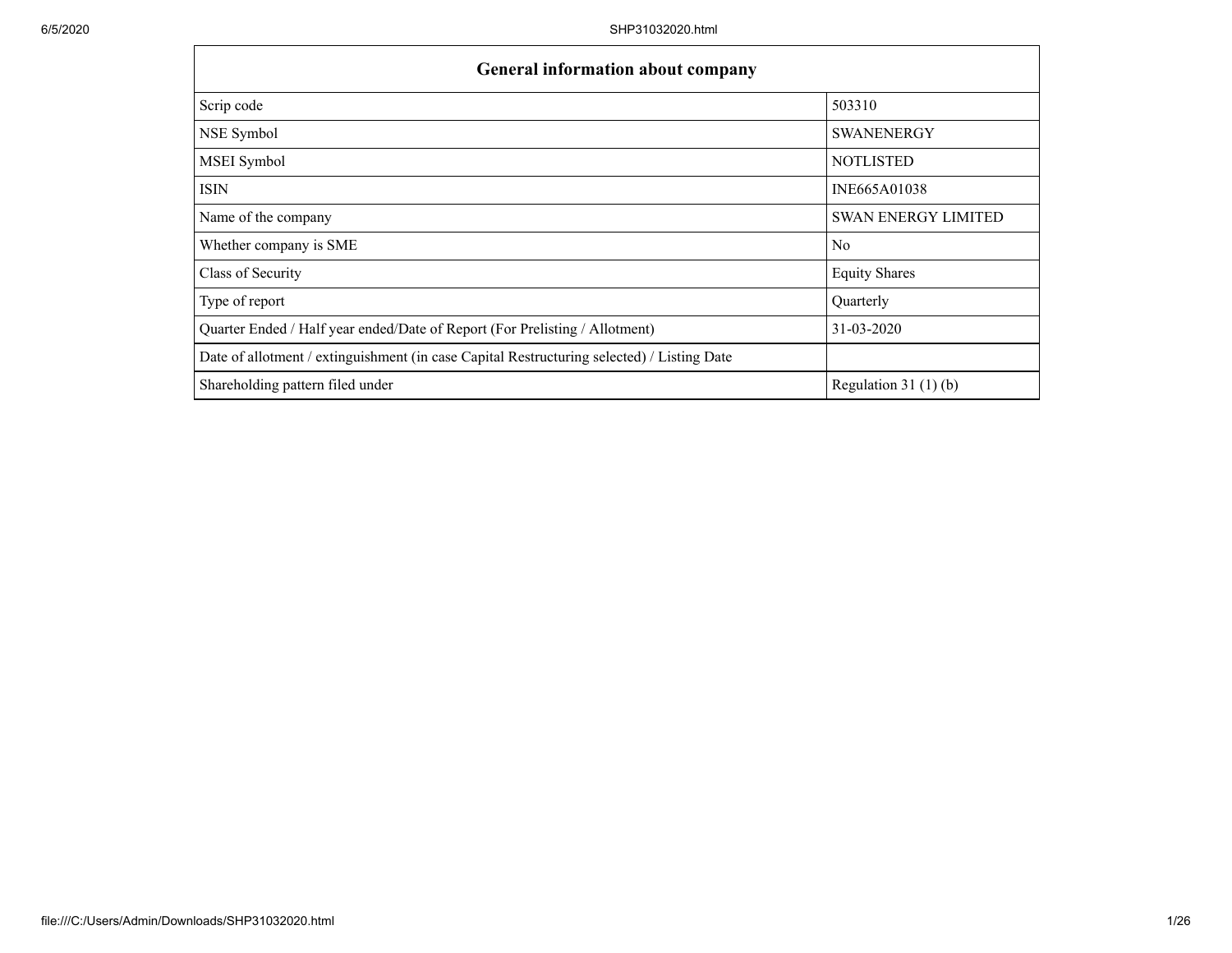|                | <b>Declaration</b>                                                                        |                |                                |                       |                             |
|----------------|-------------------------------------------------------------------------------------------|----------------|--------------------------------|-----------------------|-----------------------------|
| Sr.<br>No.     | Particular                                                                                | Yes/No         | Promoter and<br>Promoter Group | Public<br>shareholder | Non Promoter-<br>Non Public |
|                | Whether the Listed Entity has issued any partly paid up shares?                           | N <sub>o</sub> | N <sub>o</sub>                 | N <sub>o</sub>        | N <sub>o</sub>              |
| $\overline{c}$ | Whether the Listed Entity has issued any Convertible Securities<br>റ                      | N <sub>o</sub> | N <sub>o</sub>                 | N <sub>0</sub>        | N <sub>o</sub>              |
| 3              | Whether the Listed Entity has issued any Warrants?                                        | N <sub>o</sub> | N <sub>o</sub>                 | N <sub>o</sub>        | N <sub>o</sub>              |
| 4              | Whether the Listed Entity has any shares against which<br>depository receipts are issued? | N <sub>o</sub> | N <sub>o</sub>                 | N <sub>o</sub>        | N <sub>o</sub>              |
| 5              | Whether the Listed Entity has any shares in locked-in?                                    | No             | N <sub>o</sub>                 | No                    | No                          |
| 6              | Whether any shares held by promoters are pledge or otherwise<br>encumbered?               | Yes            | Yes                            |                       |                             |
| $\tau$         | Whether company has equity shares with differential voting<br>rights?                     | No             | No                             | No                    | N <sub>o</sub>              |
| 8              | Whether the listed entity has any significant beneficial owner?                           | Yes            |                                |                       |                             |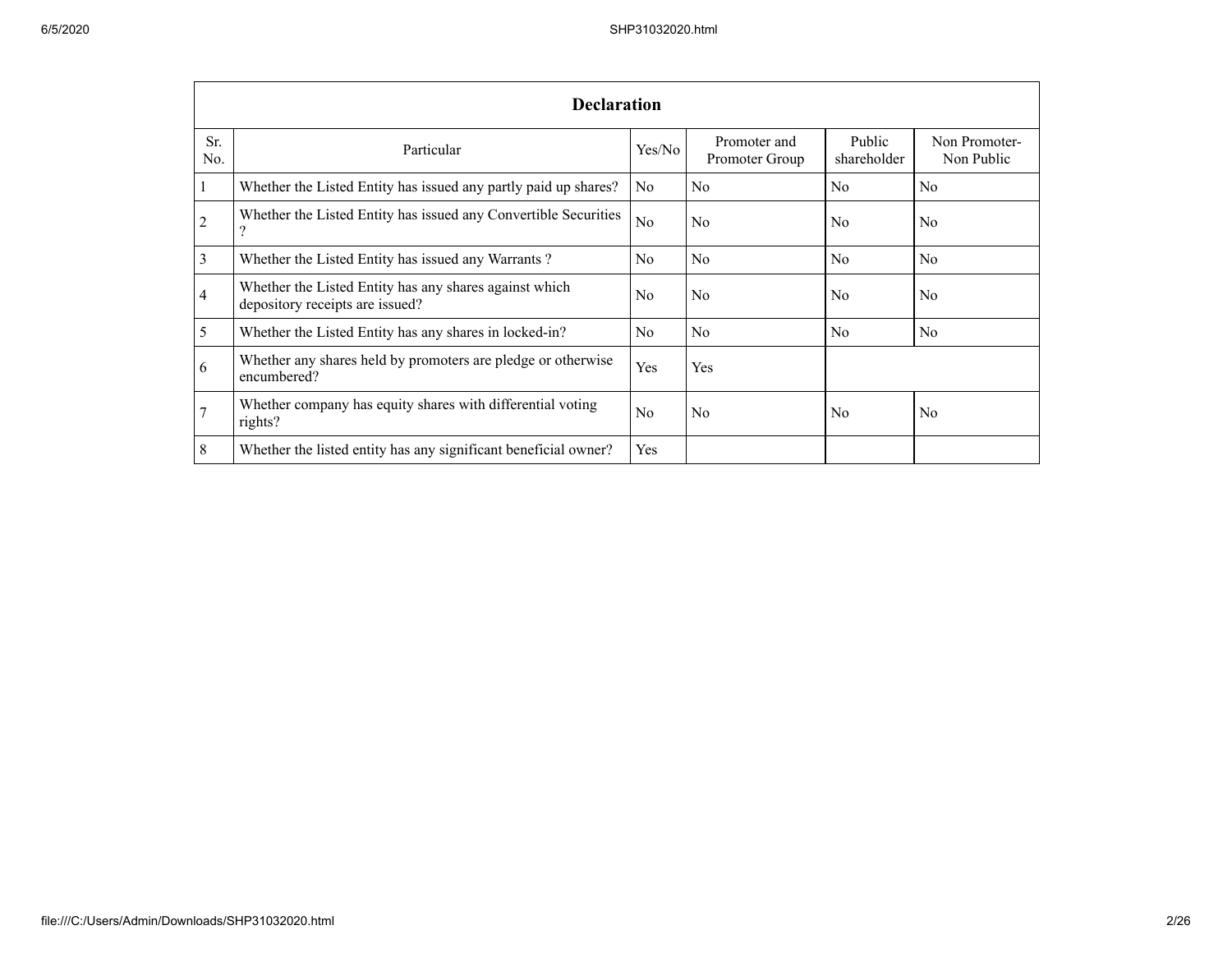|                 |                                           |                       |                                        |                           |                          |                           | Table I - Summary Statement holding of specified securities |                           |               |                                            |                      |
|-----------------|-------------------------------------------|-----------------------|----------------------------------------|---------------------------|--------------------------|---------------------------|-------------------------------------------------------------|---------------------------|---------------|--------------------------------------------|----------------------|
|                 | Category                                  | Nos. Of               | No. of                                 | No. Of<br>Partly<br>paid- | No. Of<br>shares         | Total nos.<br>shares held | Shareholding<br>as a % of total<br>no. of shares            | of securities (IX)        |               | Number of Voting Rights held in each class |                      |
| Category<br>(I) | of<br>shareholder                         | shareholders<br>(III) | fully paid<br>up equity<br>shares held | up<br>equity              | underlying<br>Depository | $(VII) =$<br>$(IV)+(V)+$  | (calculated as<br>per SCRR,                                 | No of Voting (XIV) Rights |               |                                            | Total as a           |
|                 | (II)                                      |                       | (IV)                                   | shares<br>held<br>(V)     | Receipts<br>(VI)         | (VI)                      | 1957) (VIII)<br>As a $%$ of<br>$(A+B+C2)$                   | Class eg:<br>X            | Class<br>eg:y | Total                                      | $\%$ of<br>$(A+B+C)$ |
| (A)             | Promoter<br>$\&$<br>Promoter<br>Group     | 13                    | 158500000                              |                           |                          | 158500000                 | 64.89                                                       | 158500000                 |               | 158500000                                  | 64.89                |
| (B)             | Public                                    | 7249                  | 85757000                               |                           |                          | 85757000                  | 35.11                                                       | 85757000                  |               | 85757000                                   | 35.11                |
| (C)             | Non<br>Promoter-<br>Non Public            |                       |                                        |                           |                          |                           |                                                             |                           |               |                                            |                      |
| (C1)            | <b>Shares</b><br>underlying<br><b>DRs</b> |                       |                                        |                           |                          |                           |                                                             |                           |               |                                            |                      |
| (C2)            | Shares held<br>by<br>Employee<br>Trusts   |                       |                                        |                           |                          |                           |                                                             |                           |               |                                            |                      |
|                 | Total                                     | 7262                  | 244257000                              |                           |                          | 244257000                 | 100                                                         | 244257000                 |               | 244257000                                  | 100                  |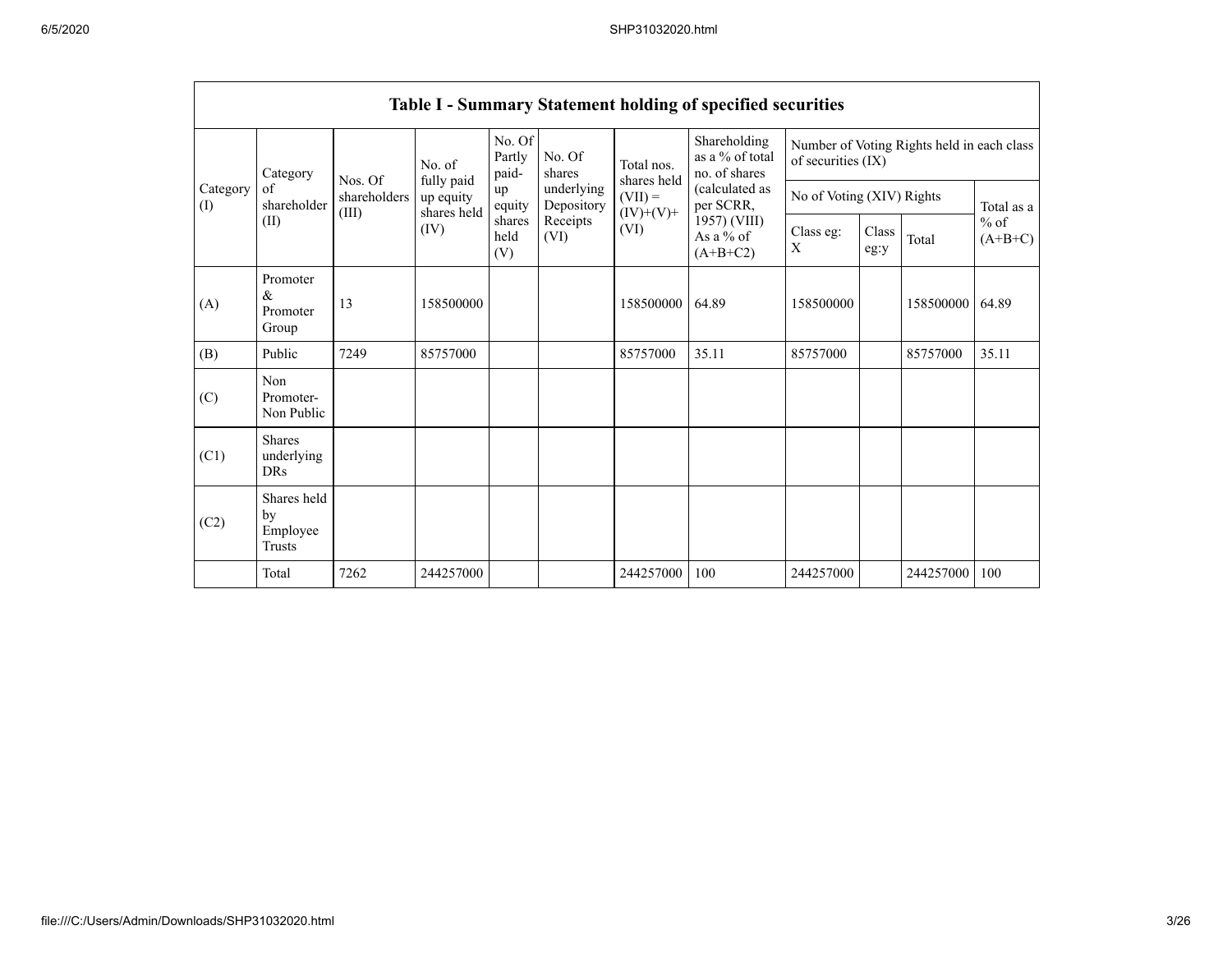$\mathbf{r}$ 

|          |                                                |                                                 |                                       |                                                                 | Table I - Summary Statement holding of specified securities                               |            |                                                         |                                                                     |                                                         |                                         |
|----------|------------------------------------------------|-------------------------------------------------|---------------------------------------|-----------------------------------------------------------------|-------------------------------------------------------------------------------------------|------------|---------------------------------------------------------|---------------------------------------------------------------------|---------------------------------------------------------|-----------------------------------------|
| Category | Category<br>of                                 | No. Of<br><b>Shares</b><br>Underlying           | No. of<br><b>Shares</b><br>Underlying | No. Of<br>Shares<br>Underlying<br>Outstanding                   | Shareholding, as a<br>% assuming full<br>conversion of<br>convertible<br>securities (as a |            | Number of<br>Locked in<br>shares (XII)                  | Number of Shares<br>pledged or<br>otherwise<br>encumbered<br>(XIII) |                                                         | Number of<br>equity shares              |
| (1)      | shareholder<br>(II)                            | Outstanding<br>convertible<br>securities<br>(X) | Outstanding<br>Warrants<br>$(X_i)$    | convertible<br>securities and<br>No. Of<br>Warrants (Xi)<br>(a) | percentage of<br>diluted share<br>capital) (XI)=<br>$(VII)+(X)$ As a %<br>of $(A+B+C2)$   | No.<br>(a) | As a<br>$%$ of<br>total<br><b>Shares</b><br>held<br>(b) | No. (a)                                                             | As a<br>$%$ of<br>total<br><b>Shares</b><br>held<br>(b) | held in<br>dematerialized<br>form (XIV) |
| (A)      | Promoter<br>$\&$<br>Promoter<br>Group          |                                                 |                                       |                                                                 | 64.89                                                                                     |            |                                                         | 23845193                                                            | 15.04                                                   | 158500000                               |
| (B)      | Public                                         |                                                 |                                       |                                                                 | 35.11                                                                                     |            |                                                         |                                                                     |                                                         | 84170100                                |
| (C)      | <b>Non</b><br>Promoter-<br>Non Public          |                                                 |                                       |                                                                 |                                                                                           |            |                                                         |                                                                     |                                                         |                                         |
| (C1)     | <b>Shares</b><br>underlying<br><b>DRs</b>      |                                                 |                                       |                                                                 |                                                                                           |            |                                                         |                                                                     |                                                         |                                         |
| (C2)     | Shares held<br>by<br>Employee<br><b>Trusts</b> |                                                 |                                       |                                                                 |                                                                                           |            |                                                         |                                                                     |                                                         |                                         |
|          | Total                                          |                                                 |                                       |                                                                 | 100                                                                                       |            |                                                         | 23845193                                                            | 9.76                                                    | 242670100                               |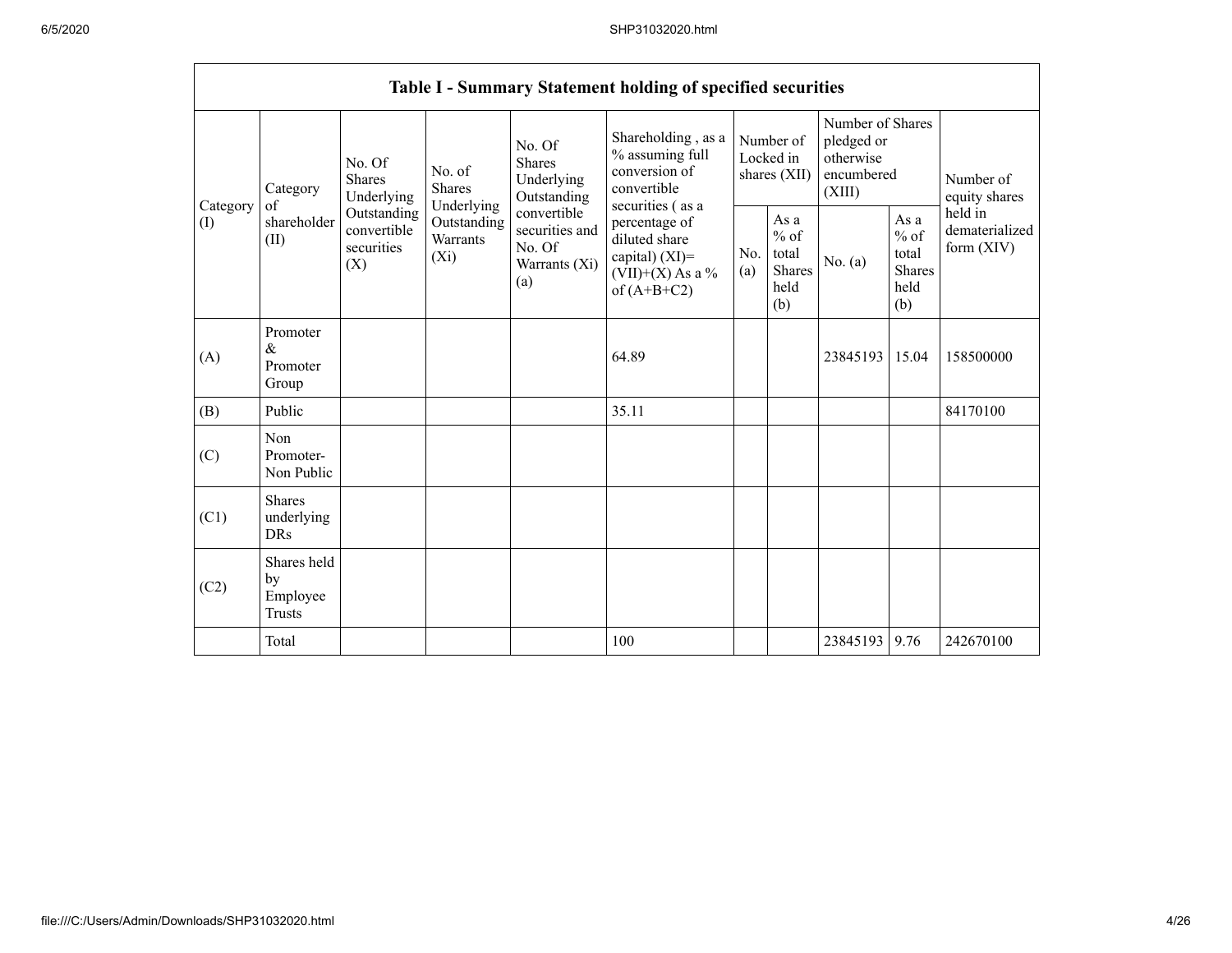$\blacksquare$ 

|                                                                                                | Table II - Statement showing shareholding pattern of the Promoter and Promoter Group |                         |                                   |                                 |                                    |                                        |                                                  |                                                                  |               |           |                                 |
|------------------------------------------------------------------------------------------------|--------------------------------------------------------------------------------------|-------------------------|-----------------------------------|---------------------------------|------------------------------------|----------------------------------------|--------------------------------------------------|------------------------------------------------------------------|---------------|-----------|---------------------------------|
|                                                                                                |                                                                                      |                         |                                   | No.<br>Of                       | No. Of                             |                                        | Shareholding<br>as a $%$ of<br>total no. of      | Number of Voting Rights held in each<br>class of securities (IX) |               |           |                                 |
| Sr.                                                                                            | Category &<br>Name of the                                                            | Nos. Of<br>shareholders | No. of<br>fully paid<br>up equity | Partly<br>paid-<br>up           | shares<br>underlying<br>Depository | Total nos.<br>shares held<br>$(VII) =$ | shares<br>(calculated<br>as per                  | No of Voting (XIV) Rights                                        |               |           | Total<br>as a %                 |
|                                                                                                | Shareholders (I)                                                                     | (III)                   | shares held<br>(IV)               | equity<br>shares<br>held<br>(V) | Receipts<br>(VI)                   | $(IV)+(V)+$<br>(VI)                    | SCRR,<br>1957) (VIII)<br>As a % of<br>$(A+B+C2)$ | Class eg: X                                                      | Class<br>eg:y | Total     | οf<br>Total<br>Voting<br>rights |
| A                                                                                              | Table II - Statement showing shareholding pattern of the Promoter and Promoter Group |                         |                                   |                                 |                                    |                                        |                                                  |                                                                  |               |           |                                 |
| (1)                                                                                            | Indian                                                                               |                         |                                   |                                 |                                    |                                        |                                                  |                                                                  |               |           |                                 |
| (a)                                                                                            | Individuals/Hindu<br>undivided Family                                                | $\overline{3}$          | 86500                             |                                 |                                    | 86500                                  | 0.04                                             | 86500                                                            |               | 86500     | 0.04                            |
| (d)                                                                                            | Any Other<br>(specify)                                                               | 10                      | 158413500                         |                                 |                                    | 158413500                              | 64.86                                            | 158413500                                                        |               | 158413500 | 64.86                           |
| Sub-Total<br>(A)(1)                                                                            |                                                                                      | 13                      | 158500000                         |                                 |                                    | 158500000                              | 64.89                                            | 158500000                                                        |               | 158500000 | 64.89                           |
| (2)                                                                                            | Foreign                                                                              |                         |                                   |                                 |                                    |                                        |                                                  |                                                                  |               |           |                                 |
| Total<br>Shareholding<br>of Promoter<br>and<br>Promoter<br>Group $(A)=$<br>$(A)(1)+(A)$<br>(2) |                                                                                      | 13                      | 158500000                         |                                 |                                    | 158500000                              | 64.89                                            | 158500000                                                        |               | 158500000 | 64.89                           |
| $\, {\bf B}$                                                                                   | Table III - Statement showing shareholding pattern of the Public shareholder         |                         |                                   |                                 |                                    |                                        |                                                  |                                                                  |               |           |                                 |
| (1)                                                                                            | Institutions                                                                         |                         |                                   |                                 |                                    |                                        |                                                  |                                                                  |               |           |                                 |
| (a)                                                                                            | Mutual Funds                                                                         | $\sqrt{2}$              | 6336                              |                                 |                                    | 6336                                   | $\mathbf{0}$                                     | 6336                                                             |               | 6336      | $\overline{0}$                  |
| (e)                                                                                            | Foreign Portfolio<br>Investors                                                       | 11                      | 20535656                          |                                 |                                    | 20535656                               | 8.41                                             | 20535656                                                         |               | 20535656  | 8.41                            |
| (f)                                                                                            | Financial<br>Institutions/<br><b>Banks</b>                                           | 12                      | 252165                            |                                 |                                    | 252165                                 | 0.1                                              | 252165                                                           |               | 252165    | 0.1                             |
| (g)                                                                                            | Insurance<br>Companies                                                               | $\overline{3}$          | 9392255                           |                                 |                                    | 9392255                                | 3.85                                             | 9392255                                                          |               | 9392255   | 3.85                            |
| Sub-Total                                                                                      |                                                                                      | $28\,$                  | 30186412                          |                                 |                                    | 30186412                               | 12.36                                            | 30186412                                                         |               | 30186412  | 12.36                           |

ㄱ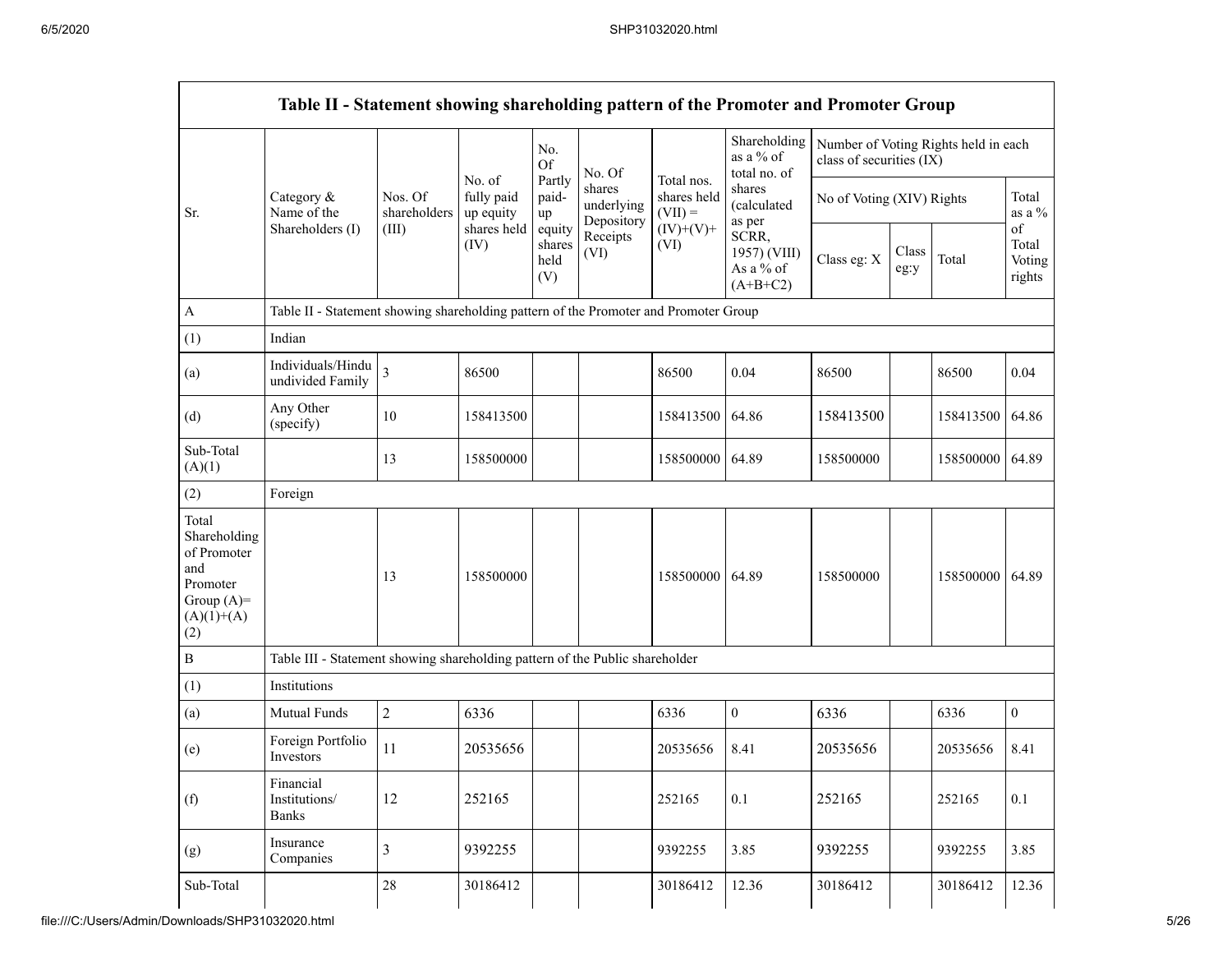| (B)(1)                                                                        |                                                                                                                     |                                                                                               |           |  |  |           |       |           |  |           |       |
|-------------------------------------------------------------------------------|---------------------------------------------------------------------------------------------------------------------|-----------------------------------------------------------------------------------------------|-----------|--|--|-----------|-------|-----------|--|-----------|-------|
| (3)                                                                           | Non-institutions                                                                                                    |                                                                                               |           |  |  |           |       |           |  |           |       |
| (a(i))                                                                        | Individuals -<br>i.Individual<br>shareholders<br>holding nominal<br>share capital up<br>to Rs. 2 lakhs.             | 6853                                                                                          | 4565099   |  |  | 4565099   | 1.87  | 4565099   |  | 4565099   | 1.87  |
| (a(ii))                                                                       | Individuals - ii.<br>Individual<br>shareholders<br>holding nominal<br>share capital in<br>excess of Rs. 2<br>lakhs. | $\mathbf{1}$                                                                                  | 203094    |  |  | 203094    | 0.08  | 203094    |  | 203094    | 0.08  |
| (e)                                                                           | Any Other<br>(specify)                                                                                              | 367                                                                                           | 50802395  |  |  | 50802395  | 20.8  | 50802395  |  | 50802395  | 20.8  |
| Sub-Total<br>(B)(3)                                                           |                                                                                                                     | 7221                                                                                          | 55570588  |  |  | 55570588  | 22.75 | 55570588  |  | 55570588  | 22.75 |
| <b>Total Public</b><br>Shareholding<br>$(B)= (B)(1) +$<br>$(B)(2)+(B)$<br>(3) |                                                                                                                     | 7249                                                                                          | 85757000  |  |  | 85757000  | 35.11 | 85757000  |  | 85757000  | 35.11 |
| $\overline{C}$                                                                |                                                                                                                     | Table IV - Statement showing shareholding pattern of the Non Promoter- Non Public shareholder |           |  |  |           |       |           |  |           |       |
| Total (<br>$A+B+C2$ )                                                         |                                                                                                                     | 7262                                                                                          | 244257000 |  |  | 244257000 | 100   | 244257000 |  | 244257000 | 100   |
| Total<br>$(A+B+C)$                                                            |                                                                                                                     | 7262                                                                                          | 244257000 |  |  | 244257000 | 100   | 244257000 |  | 244257000 | 100   |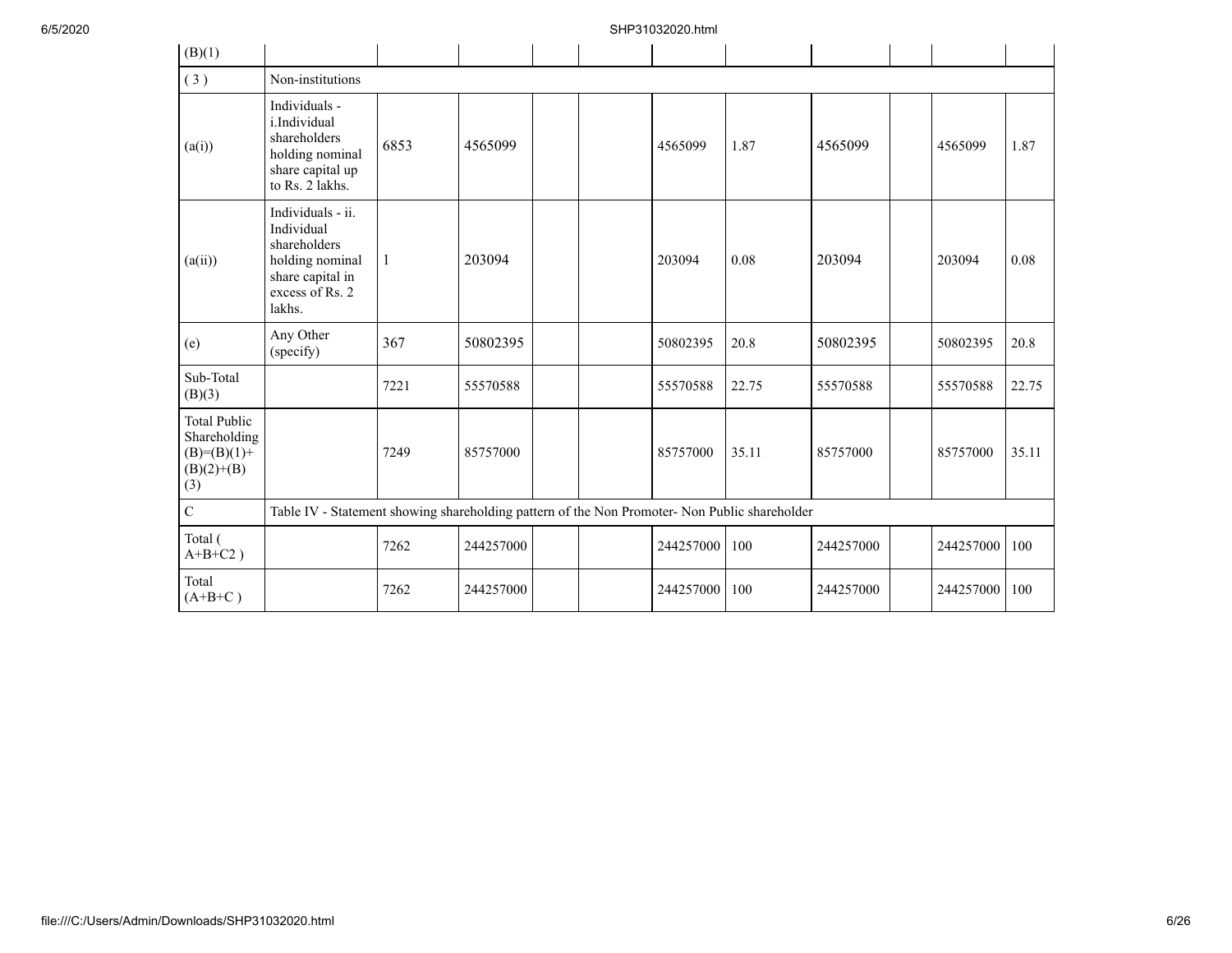|                                                                                         |                                                 |                                       |                                                           | Table II - Statement showing shareholding pattern of the Promoter and Promoter Group     |            |                                                  |                                                                     |                                                         |                                         |  |
|-----------------------------------------------------------------------------------------|-------------------------------------------------|---------------------------------------|-----------------------------------------------------------|------------------------------------------------------------------------------------------|------------|--------------------------------------------------|---------------------------------------------------------------------|---------------------------------------------------------|-----------------------------------------|--|
|                                                                                         | No. Of<br><b>Shares</b><br>Underlying           | No. of<br><b>Shares</b><br>Underlying | No. Of Shares<br>Underlying<br>Outstanding<br>convertible | Shareholding, as a %<br>assuming full<br>conversion of<br>convertible securities (       |            | Number of<br>Locked in<br>shares (XII)           | Number of Shares<br>pledged or<br>otherwise<br>encumbered<br>(XIII) |                                                         | Number of<br>equity shares              |  |
| Sr.                                                                                     | Outstanding<br>convertible<br>securities<br>(X) | Outstanding<br>Warrants<br>$(X_i)$    | securities and<br>No. Of<br>Warrants (Xi)<br>(a)          | as a percentage of<br>diluted share capital)<br>$(XI)=(VII)+(X) As a %$<br>of $(A+B+C2)$ | No.<br>(a) | As a<br>$%$ of<br>total<br>Shares<br>held<br>(b) | No. (a)                                                             | As a<br>$%$ of<br>total<br><b>Shares</b><br>held<br>(b) | held in<br>dematerialized<br>form (XIV) |  |
| $\mathbf{A}$                                                                            |                                                 |                                       |                                                           | Table II - Statement showing shareholding pattern of the Promoter and Promoter Group     |            |                                                  |                                                                     |                                                         |                                         |  |
| (1)                                                                                     | Indian                                          |                                       |                                                           |                                                                                          |            |                                                  |                                                                     |                                                         |                                         |  |
| (a)                                                                                     |                                                 |                                       |                                                           | 0.04                                                                                     |            |                                                  | $\boldsymbol{0}$                                                    | $\boldsymbol{0}$                                        | 86500                                   |  |
| (d)                                                                                     |                                                 |                                       |                                                           | 64.86                                                                                    |            |                                                  | 23845193                                                            | 15.05                                                   | 158413500                               |  |
| Sub-Total (A)<br>(1)                                                                    |                                                 |                                       |                                                           | 64.89                                                                                    |            |                                                  | 23845193                                                            | 15.04                                                   | 158500000                               |  |
| (2)                                                                                     | Foreign                                         |                                       |                                                           |                                                                                          |            |                                                  |                                                                     |                                                         |                                         |  |
| Total<br>Shareholding<br>of Promoter<br>and Promoter<br>Group $(A)=$<br>$(A)(1)+(A)(2)$ |                                                 |                                       |                                                           | 64.89                                                                                    |            |                                                  | 23845193                                                            | 15.04                                                   | 158500000                               |  |
| $\, {\bf B}$                                                                            |                                                 |                                       |                                                           | Table III - Statement showing shareholding pattern of the Public shareholder             |            |                                                  |                                                                     |                                                         |                                         |  |
| (1)                                                                                     | Institutions                                    |                                       |                                                           |                                                                                          |            |                                                  |                                                                     |                                                         |                                         |  |
| (a)                                                                                     |                                                 |                                       |                                                           | $\boldsymbol{0}$                                                                         |            |                                                  |                                                                     |                                                         | 6336                                    |  |
| (e)                                                                                     |                                                 |                                       |                                                           | 8.41                                                                                     |            |                                                  |                                                                     |                                                         | 20535656                                |  |
| (f)                                                                                     |                                                 |                                       |                                                           | 0.1                                                                                      |            |                                                  |                                                                     |                                                         | 143265                                  |  |
| (g)                                                                                     |                                                 |                                       |                                                           | 3.85                                                                                     |            |                                                  |                                                                     |                                                         | 9391955                                 |  |
| Sub-Total (B)<br>(1)                                                                    |                                                 |                                       |                                                           | 12.36                                                                                    |            |                                                  |                                                                     |                                                         | 30077212                                |  |
| (3)                                                                                     | Non-institutions                                |                                       |                                                           |                                                                                          |            |                                                  |                                                                     |                                                         |                                         |  |
| (a(i))                                                                                  |                                                 |                                       |                                                           | 1.87                                                                                     |            |                                                  |                                                                     |                                                         | 3221399                                 |  |
|                                                                                         |                                                 |                                       |                                                           |                                                                                          |            |                                                  |                                                                     |                                                         |                                         |  |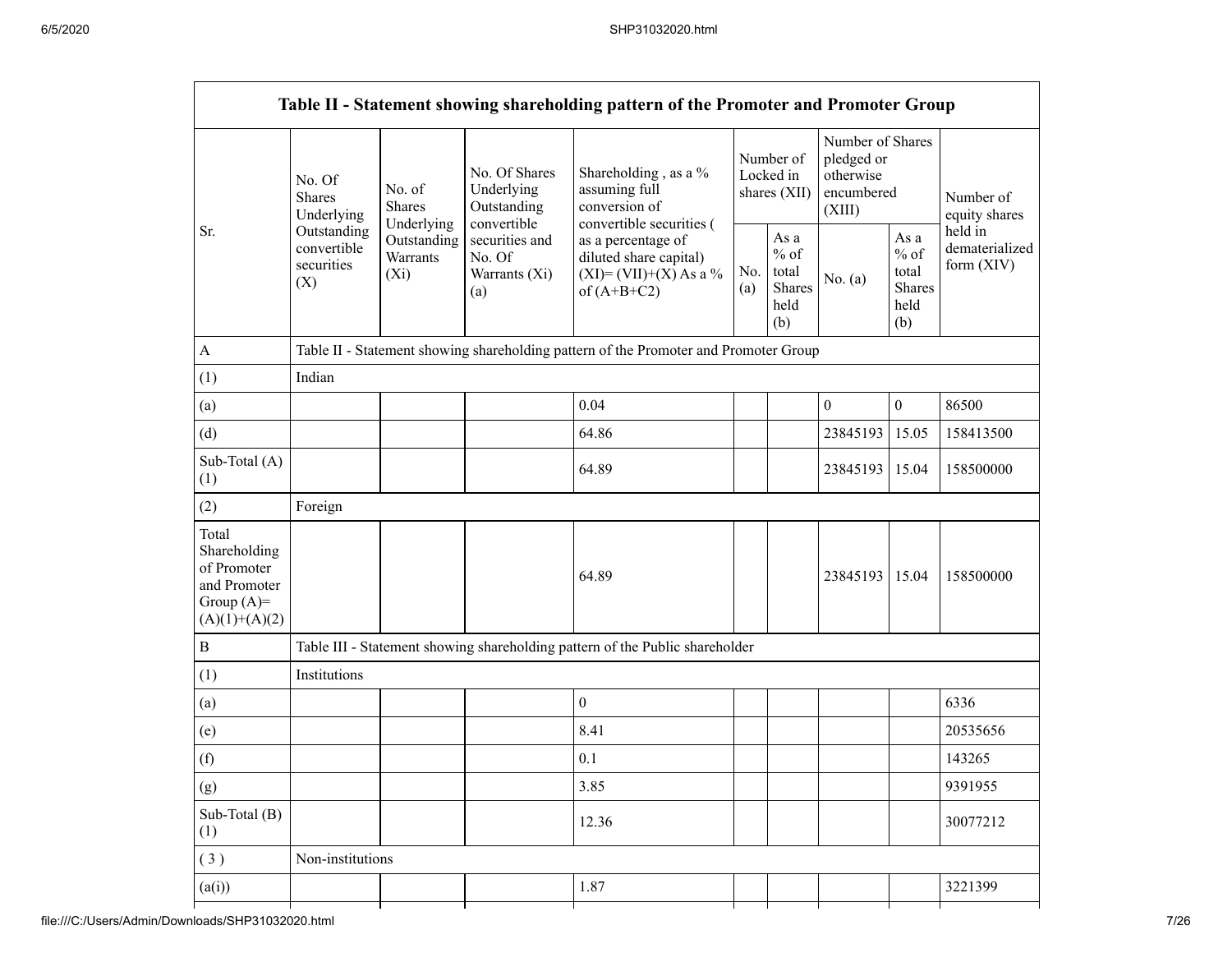| (a(ii))                                                                 |  | 0.08                                                                                          |  |          |      | 203094    |
|-------------------------------------------------------------------------|--|-----------------------------------------------------------------------------------------------|--|----------|------|-----------|
| (e)                                                                     |  | 20.8                                                                                          |  |          |      | 50668395  |
| Sub-Total $(B)$<br>(3)                                                  |  | 22.75                                                                                         |  |          |      | 54092888  |
| <b>Total Public</b><br>Shareholding<br>$(B)=(B)(1)+$<br>$(B)(2)+(B)(3)$ |  | 35.11                                                                                         |  |          |      | 84170100  |
| C                                                                       |  | Table IV - Statement showing shareholding pattern of the Non Promoter- Non Public shareholder |  |          |      |           |
| Total (<br>$A+B+C2$ )                                                   |  | 100                                                                                           |  |          |      | 242670100 |
| Total<br>$(A+B+C)$                                                      |  | 100                                                                                           |  | 23845193 | 9.76 | 242670100 |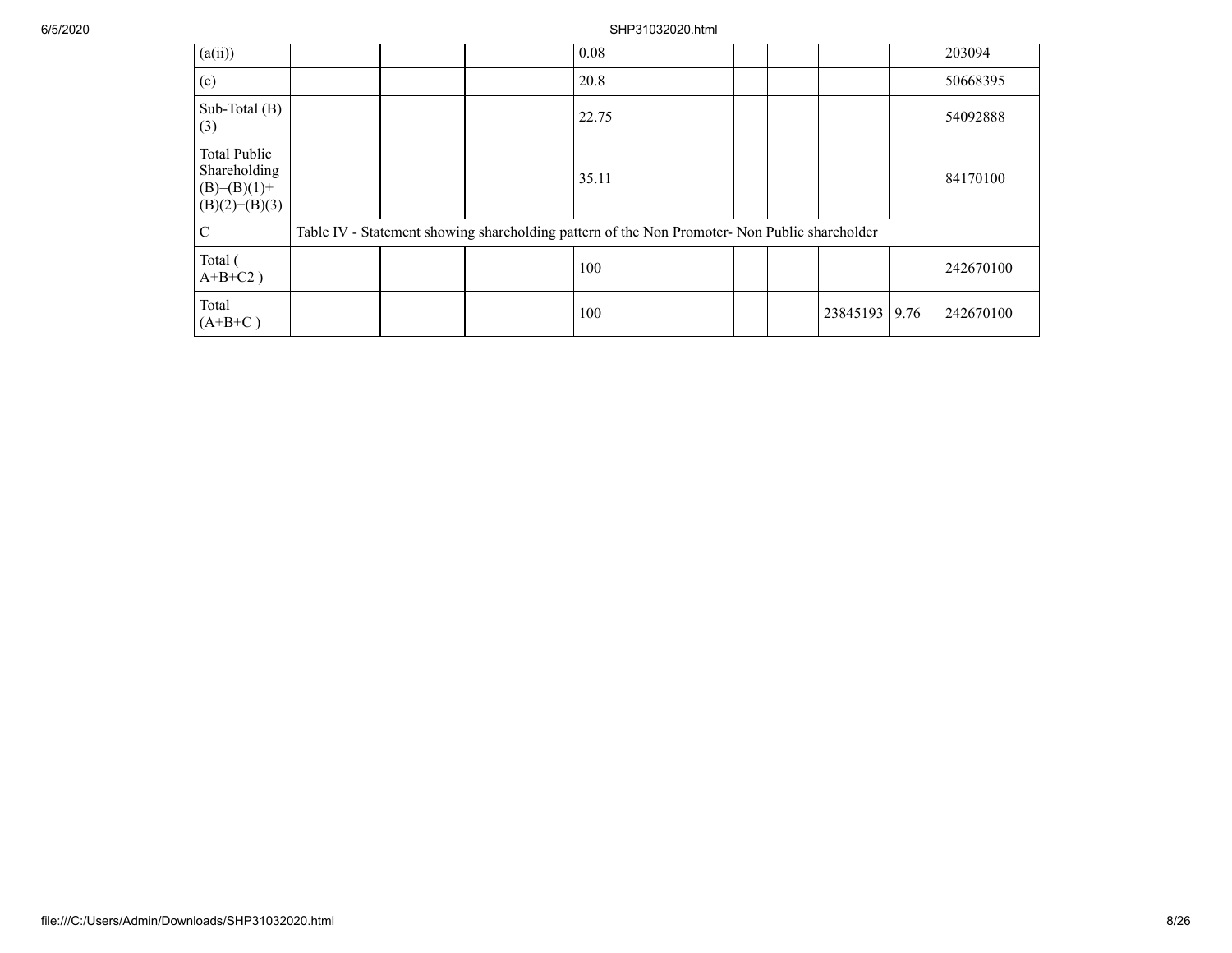| Individuals/Hindu undivided Family                                                                                   |                                                               |                                         |                                     |                          |  |  |  |  |  |  |  |  |  |  |
|----------------------------------------------------------------------------------------------------------------------|---------------------------------------------------------------|-----------------------------------------|-------------------------------------|--------------------------|--|--|--|--|--|--|--|--|--|--|
| Searial No.                                                                                                          | $\overline{2}$<br>$\mathfrak{Z}$<br>$\mathbf{1}$              |                                         |                                     |                          |  |  |  |  |  |  |  |  |  |  |
| Name of the<br>Shareholders (I)                                                                                      | <b>VINITA NIKHIL</b><br><b>MERCHANT</b>                       | <b>BHAVIK NIKHIL</b><br><b>MERCHANT</b> | NIKHIL VASANTLAL<br><b>MERCHANT</b> | Click here to go<br>back |  |  |  |  |  |  |  |  |  |  |
| PAN (II)                                                                                                             | APZPM3319J                                                    | APYPM9298M                              | AAEPM1722D                          | Total                    |  |  |  |  |  |  |  |  |  |  |
| No. of fully paid<br>up equity shares<br>held (IV)                                                                   | 41500                                                         | 41000                                   | 4000                                | 86500                    |  |  |  |  |  |  |  |  |  |  |
| No. Of Partly paid-<br>up equity shares<br>held(V)                                                                   |                                                               |                                         |                                     |                          |  |  |  |  |  |  |  |  |  |  |
| No. Of shares<br>underlying<br>Depository<br>Receipts (VI)                                                           |                                                               |                                         |                                     |                          |  |  |  |  |  |  |  |  |  |  |
| Total nos. shares<br>held $(VII) = (IV) +$<br>$(V)+(VI)$                                                             | 41500                                                         | 41000                                   | 4000                                | 86500                    |  |  |  |  |  |  |  |  |  |  |
| Shareholding as a<br>% of total no. of<br>shares (calculated<br>as per SCRR,<br>1957) (VIII) As a<br>% of $(A+B+C2)$ | 0.02                                                          | 0.02                                    | $\boldsymbol{0}$                    | 0.04                     |  |  |  |  |  |  |  |  |  |  |
|                                                                                                                      | Number of Voting Rights held in each class of securities (IX) |                                         |                                     |                          |  |  |  |  |  |  |  |  |  |  |
| Class eg:X                                                                                                           | 41500                                                         | 41000                                   | 4000                                | 86500                    |  |  |  |  |  |  |  |  |  |  |
| Class eg:y                                                                                                           |                                                               |                                         |                                     |                          |  |  |  |  |  |  |  |  |  |  |
| Total                                                                                                                | 41500                                                         | 41000                                   | 4000                                | 86500                    |  |  |  |  |  |  |  |  |  |  |
| Total as a % of<br>Total Voting rights                                                                               | 0.02                                                          | 0.02                                    | $\boldsymbol{0}$                    | 0.04                     |  |  |  |  |  |  |  |  |  |  |
| No. Of Shares<br>Underlying<br>Outstanding<br>convertible<br>securities $(X)$                                        |                                                               |                                         |                                     |                          |  |  |  |  |  |  |  |  |  |  |
| No. of Shares<br>Underlying<br>Outstanding<br>Warrants (Xi)                                                          |                                                               |                                         |                                     |                          |  |  |  |  |  |  |  |  |  |  |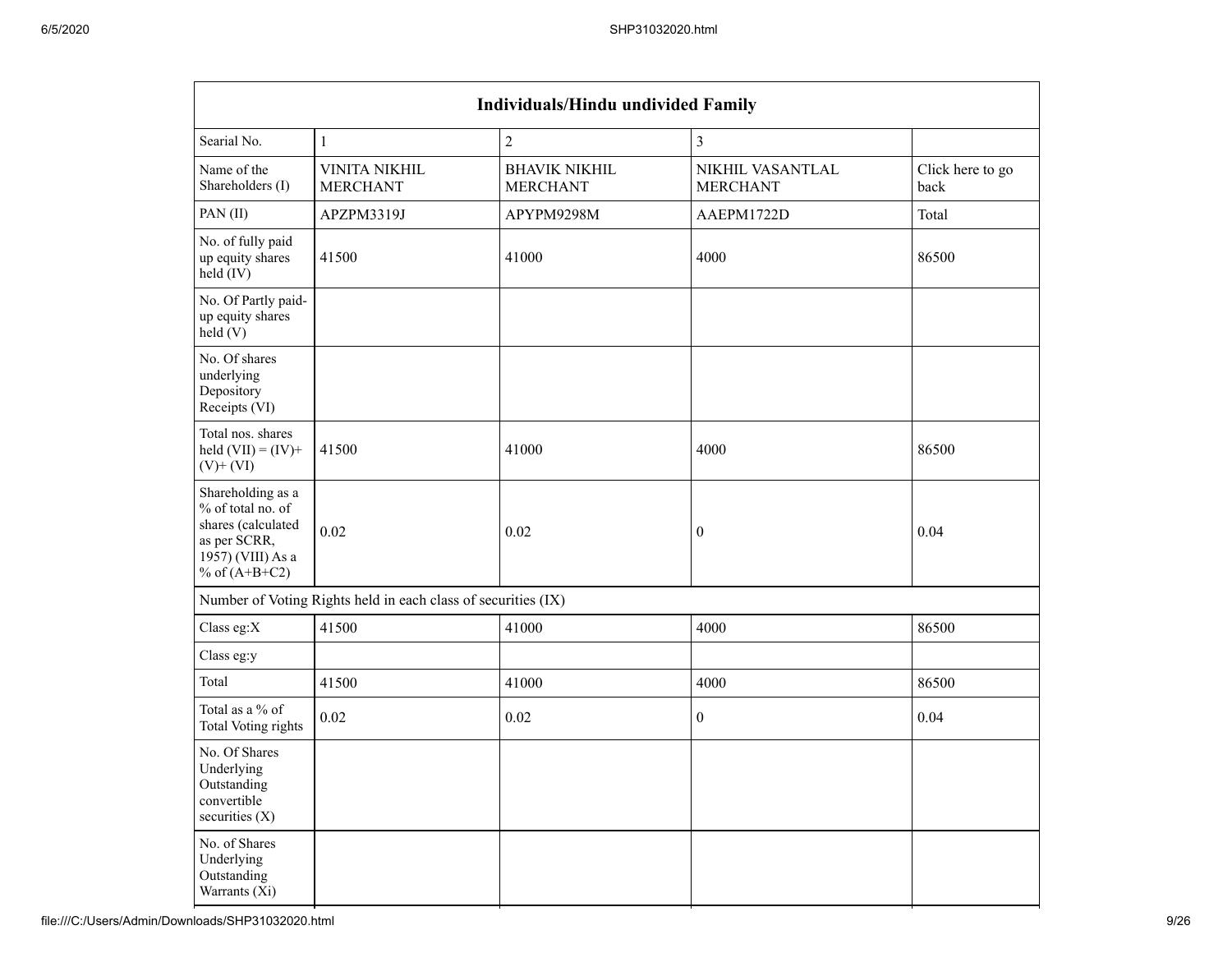| No. Of Shares<br>Underlying<br>Outstanding<br>convertible<br>securities and No.<br>Of Warrants (Xi)<br>(a)                                                                               |                                                         |                  |                  |                  |
|------------------------------------------------------------------------------------------------------------------------------------------------------------------------------------------|---------------------------------------------------------|------------------|------------------|------------------|
| Shareholding, as a<br>% assuming full<br>conversion of<br>convertible<br>securities (as a<br>percentage of<br>diluted share<br>capital) (XI)=<br>$(VII)+(Xi)(a)$ As a<br>% of $(A+B+C2)$ | 0.02                                                    | 0.02             | $\overline{0}$   | 0.04             |
| Number of Locked in shares (XII)                                                                                                                                                         |                                                         |                  |                  |                  |
| No. $(a)$                                                                                                                                                                                |                                                         |                  |                  |                  |
| As a % of total<br>Shares held (b)                                                                                                                                                       |                                                         |                  |                  |                  |
|                                                                                                                                                                                          | Number of Shares pledged or otherwise encumbered (XIII) |                  |                  |                  |
| No. $(a)$                                                                                                                                                                                | $\boldsymbol{0}$                                        | $\boldsymbol{0}$ | $\boldsymbol{0}$ | $\boldsymbol{0}$ |
| As a % of total<br>Shares held (b)                                                                                                                                                       | $\mathbf{0}$                                            | $\mathbf{0}$     | $\mathbf{0}$     | $\boldsymbol{0}$ |
| Number of equity<br>shares held in<br>dematerialized<br>form $(XIV)$                                                                                                                     | 41500                                                   | 41000            | 4000             | 86500            |
| Reason for not providing PAN                                                                                                                                                             |                                                         |                  |                  |                  |
| Reason for not<br>providing PAN                                                                                                                                                          |                                                         |                  |                  |                  |
| Shareholder type                                                                                                                                                                         | Promoter                                                | Promoter         | Promoter         |                  |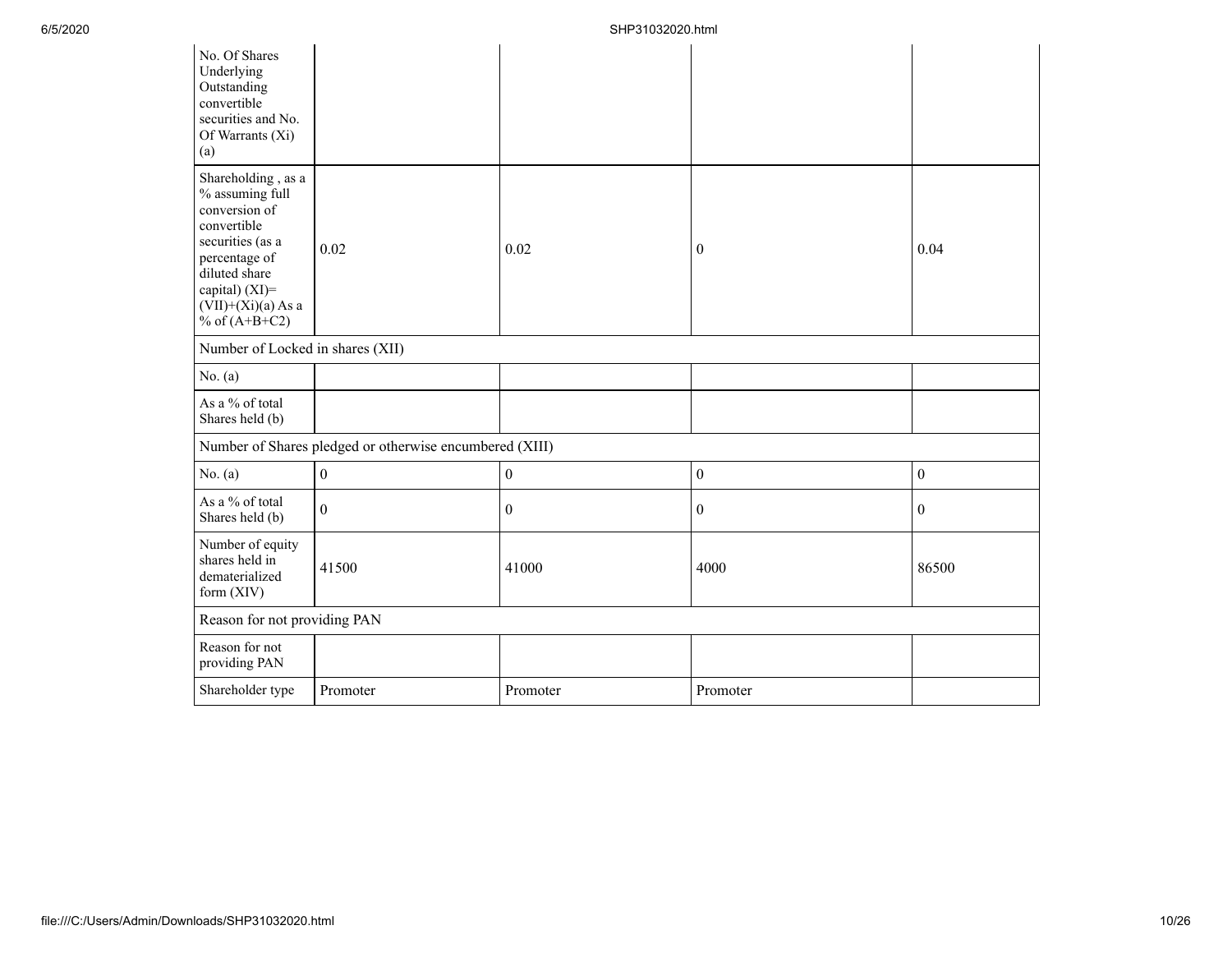|                                                                                                                            |                                                               |                                                                    |                                                                                    | Any Other (specify)                                                                                |                                                                             |                                                                    |                                                                      |
|----------------------------------------------------------------------------------------------------------------------------|---------------------------------------------------------------|--------------------------------------------------------------------|------------------------------------------------------------------------------------|----------------------------------------------------------------------------------------------------|-----------------------------------------------------------------------------|--------------------------------------------------------------------|----------------------------------------------------------------------|
| Searial No.                                                                                                                | $\mathbf{1}$                                                  | $\overline{c}$                                                     | 3                                                                                  | 4                                                                                                  | 5                                                                           | 6                                                                  | $\overline{7}$                                                       |
| Category                                                                                                                   | <b>Bodies</b><br>Corporate                                    | <b>Bodies</b><br>Corporate                                         | <b>Bodies</b><br>Corporate                                                         | <b>Bodies</b><br>Corporate                                                                         | <b>Bodies</b><br>Corporate                                                  | <b>Bodies</b><br>Corporate                                         | <b>Bodies</b><br>Corporate                                           |
| Name of the<br>Shareholders (I)                                                                                            | <b>DAVE IMPEX</b><br><b>PRIVATE</b><br><b>LIMITED</b>         | <b>SWAN</b><br><b>REALTORS</b><br><b>PRIVATE</b><br><b>LIMITED</b> | <b>SWAN</b><br><b>ENGITECH</b><br><b>WORKS</b><br><b>PRIVATE</b><br><b>LIMITED</b> | <b>DAVE</b><br><b>LEASING</b><br><b>AND</b><br><b>HOLDINGS</b><br><b>PRIVATE</b><br><b>LIMITED</b> | <b>SAHAJANAND</b><br><b>SOAPS AND</b><br><b>CHEMICALS</b><br><b>PVT LTD</b> | <b>DHANKALASH</b><br>TRADECOMM<br><b>PRIVATE</b><br><b>LIMITED</b> | <b>FORCEFUL</b><br><b>VINCOM</b><br><b>PRIVATE</b><br><b>LIMITED</b> |
| PAN(II)                                                                                                                    | AAACD1314M                                                    | AAFCS3263D                                                         | AAACS6331H                                                                         | AABCD3185F                                                                                         | AACCS7368A                                                                  | AADCD1886F                                                         | AABCF3799H                                                           |
| No. of the<br>Shareholders (I)                                                                                             | 1                                                             | 1                                                                  | 1                                                                                  | 1                                                                                                  | 1                                                                           | 1                                                                  | 1                                                                    |
| No. of fully paid<br>up equity shares<br>held (IV)                                                                         | 46030400                                                      | 41589000                                                           | 38402858                                                                           | 7440800                                                                                            | 6610000                                                                     | 4000000                                                            | 4000000                                                              |
| No. Of Partly<br>paid-up equity<br>shares held (V)                                                                         |                                                               |                                                                    |                                                                                    |                                                                                                    |                                                                             |                                                                    |                                                                      |
| No. Of shares<br>underlying<br>Depository<br>Receipts (VI)                                                                 |                                                               |                                                                    |                                                                                    |                                                                                                    |                                                                             |                                                                    |                                                                      |
| Total nos. shares<br>$\text{held (VII)} =$<br>$(IV)+(V)+(VI)$                                                              | 46030400                                                      | 41589000                                                           | 38402858                                                                           | 7440800                                                                                            | 6610000                                                                     | 4000000                                                            | 4000000                                                              |
| Shareholding as<br>a % of total no.<br>of shares<br>(calculated as<br>per SCRR,<br>1957) (VIII) As<br>a % of<br>$(A+B+C2)$ | 18.85                                                         | 17.03                                                              | 15.72                                                                              | 3.05                                                                                               | 2.71                                                                        | 1.64                                                               | 1.64                                                                 |
|                                                                                                                            | Number of Voting Rights held in each class of securities (IX) |                                                                    |                                                                                    |                                                                                                    |                                                                             |                                                                    |                                                                      |
| Class eg: X                                                                                                                | 46030400                                                      | 41589000                                                           | 38402858                                                                           | 7440800                                                                                            | 6610000                                                                     | 4000000                                                            | 4000000                                                              |
| Class eg:y                                                                                                                 |                                                               |                                                                    |                                                                                    |                                                                                                    |                                                                             |                                                                    |                                                                      |
| Total                                                                                                                      | 46030400                                                      | 41589000                                                           | 38402858                                                                           | 7440800                                                                                            | 6610000                                                                     | 4000000                                                            | 4000000                                                              |
|                                                                                                                            |                                                               |                                                                    |                                                                                    |                                                                                                    |                                                                             |                                                                    |                                                                      |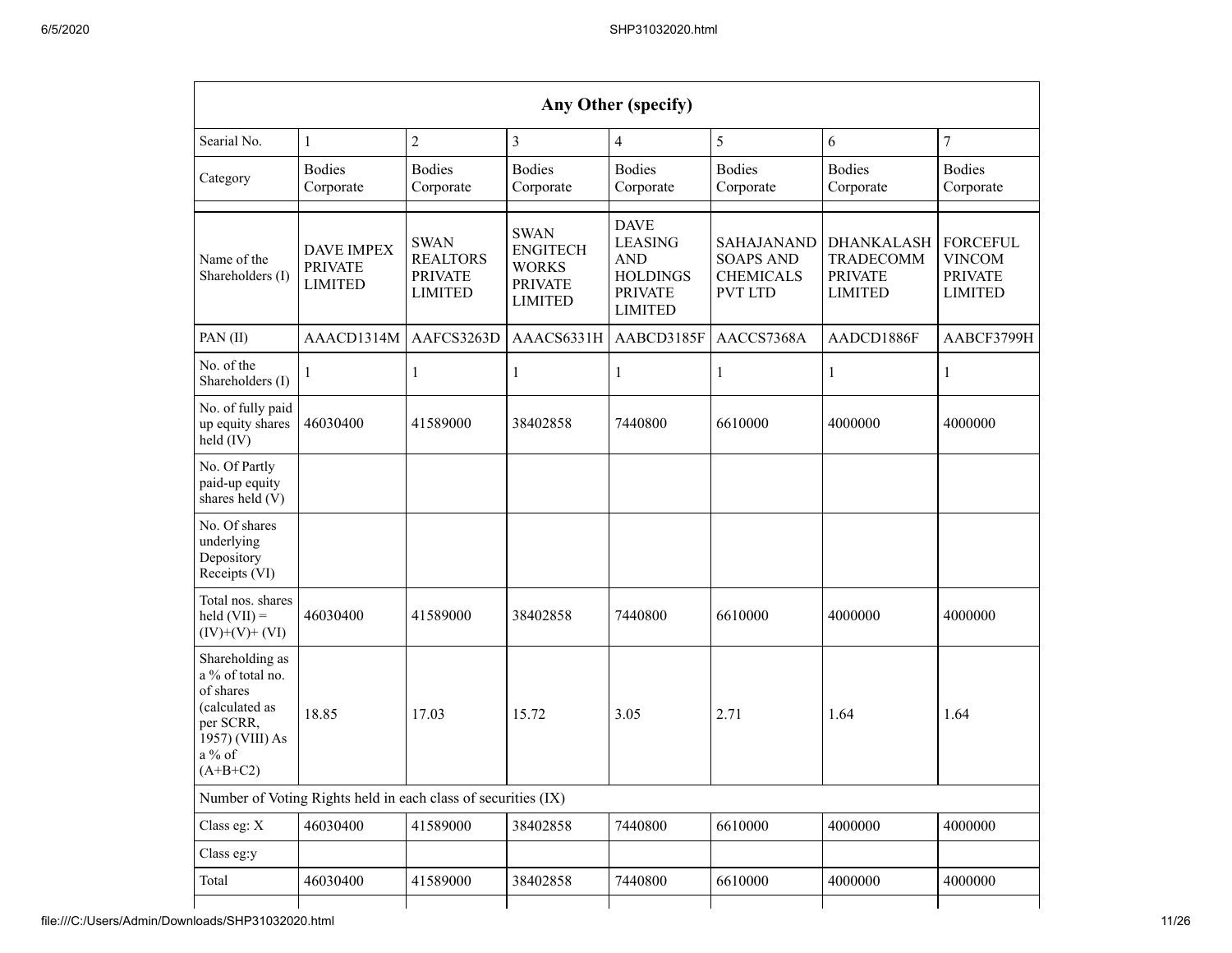| Total as a $\%$ of<br><b>Total Voting</b><br>rights                                                                                                                                  | 18.85                                                   | 17.03            | 15.72            | 3.05             | 2.71             | 1.64             | 1.64             |
|--------------------------------------------------------------------------------------------------------------------------------------------------------------------------------------|---------------------------------------------------------|------------------|------------------|------------------|------------------|------------------|------------------|
| No. Of Shares<br>Underlying<br>Outstanding<br>convertible<br>securities (X)                                                                                                          |                                                         |                  |                  |                  |                  |                  |                  |
| No. of Shares<br>Underlying<br>Outstanding<br>Warrants (Xi)                                                                                                                          |                                                         |                  |                  |                  |                  |                  |                  |
| No. Of Shares<br>Underlying<br>Outstanding<br>convertible<br>securities and<br>No. Of Warrants<br>$(Xi)$ $(a)$                                                                       |                                                         |                  |                  |                  |                  |                  |                  |
| Shareholding,<br>as a % assuming<br>full conversion<br>of convertible<br>securities (as a<br>percentage of<br>diluted share<br>capital) (XI)=<br>$(VII)+(X)$ As a<br>% of $(A+B+C2)$ | 18.85                                                   | 17.03            | 15.72            | 3.05             | 2.71             | 1.64             | 1.64             |
|                                                                                                                                                                                      | Number of Locked in shares (XII)                        |                  |                  |                  |                  |                  |                  |
| No. (a)                                                                                                                                                                              |                                                         |                  |                  |                  |                  |                  |                  |
| As a % of total<br>Shares held (b)                                                                                                                                                   |                                                         |                  |                  |                  |                  |                  |                  |
|                                                                                                                                                                                      | Number of Shares pledged or otherwise encumbered (XIII) |                  |                  |                  |                  |                  |                  |
| No. $(a)$                                                                                                                                                                            | 23845193                                                | $\boldsymbol{0}$ | $\boldsymbol{0}$ | $\boldsymbol{0}$ | $\boldsymbol{0}$ | $\boldsymbol{0}$ | $\boldsymbol{0}$ |
| As a % of total<br>Shares held (b)                                                                                                                                                   | 51.8                                                    | $\boldsymbol{0}$ | $\boldsymbol{0}$ | $\boldsymbol{0}$ | $\boldsymbol{0}$ | $\boldsymbol{0}$ | $\boldsymbol{0}$ |
| Number of<br>equity shares<br>held in<br>dematerialized<br>form (XIV)                                                                                                                | 46030400                                                | 41589000         | 38402858         | 7440800          | 6610000          | 4000000          | 4000000          |
| Reason for not providing PAN                                                                                                                                                         |                                                         |                  |                  |                  |                  |                  |                  |
| Reason for not                                                                                                                                                                       |                                                         |                  |                  |                  |                  |                  |                  |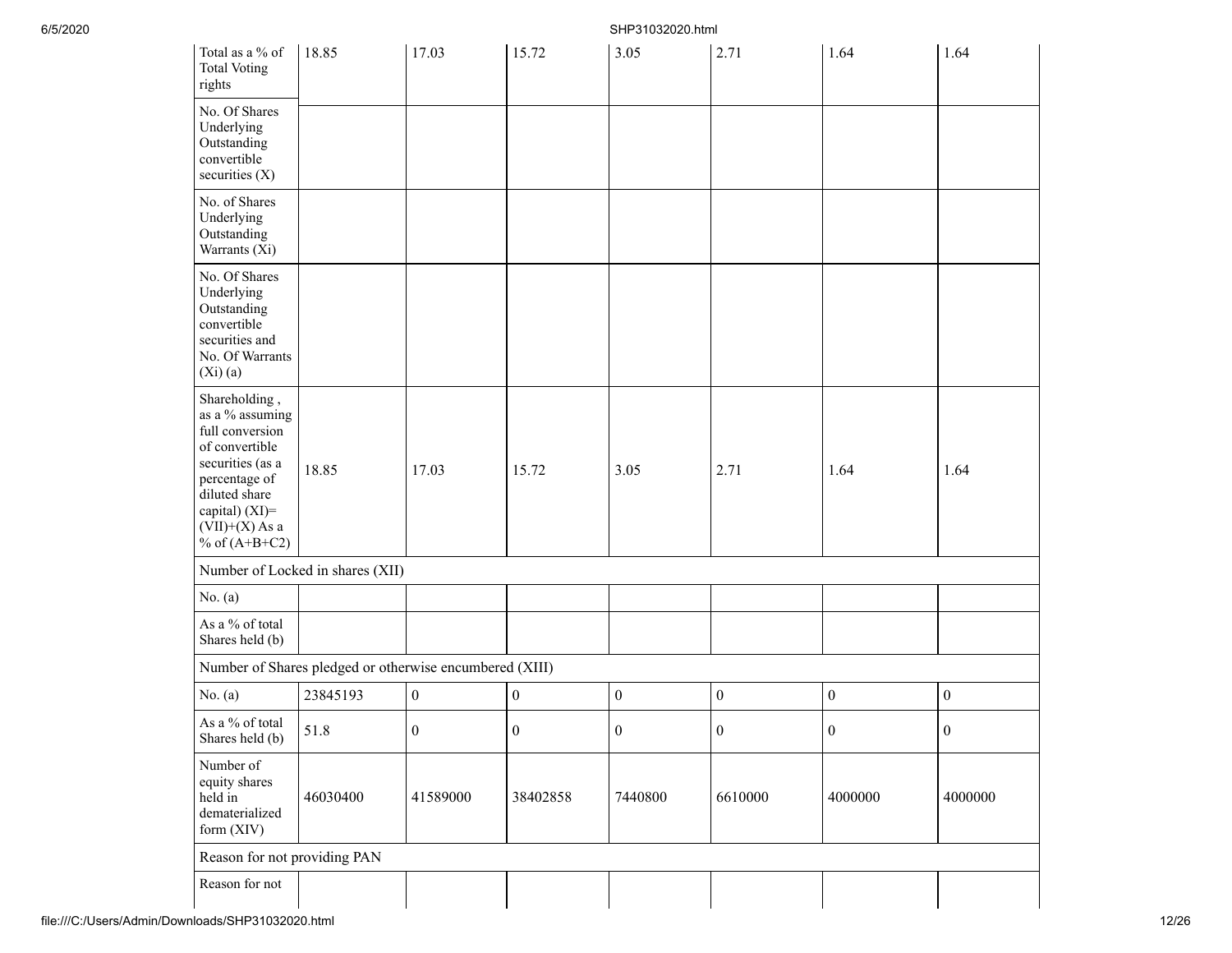| providing PAN       |                   |                   |                   |                   |                                 |                   |
|---------------------|-------------------|-------------------|-------------------|-------------------|---------------------------------|-------------------|
| Shareholder<br>type | Promoter<br>Group | Promoter<br>Group | Promoter<br>Group | Promoter<br>Group | Promoter Group   Promoter Group | Promoter<br>Group |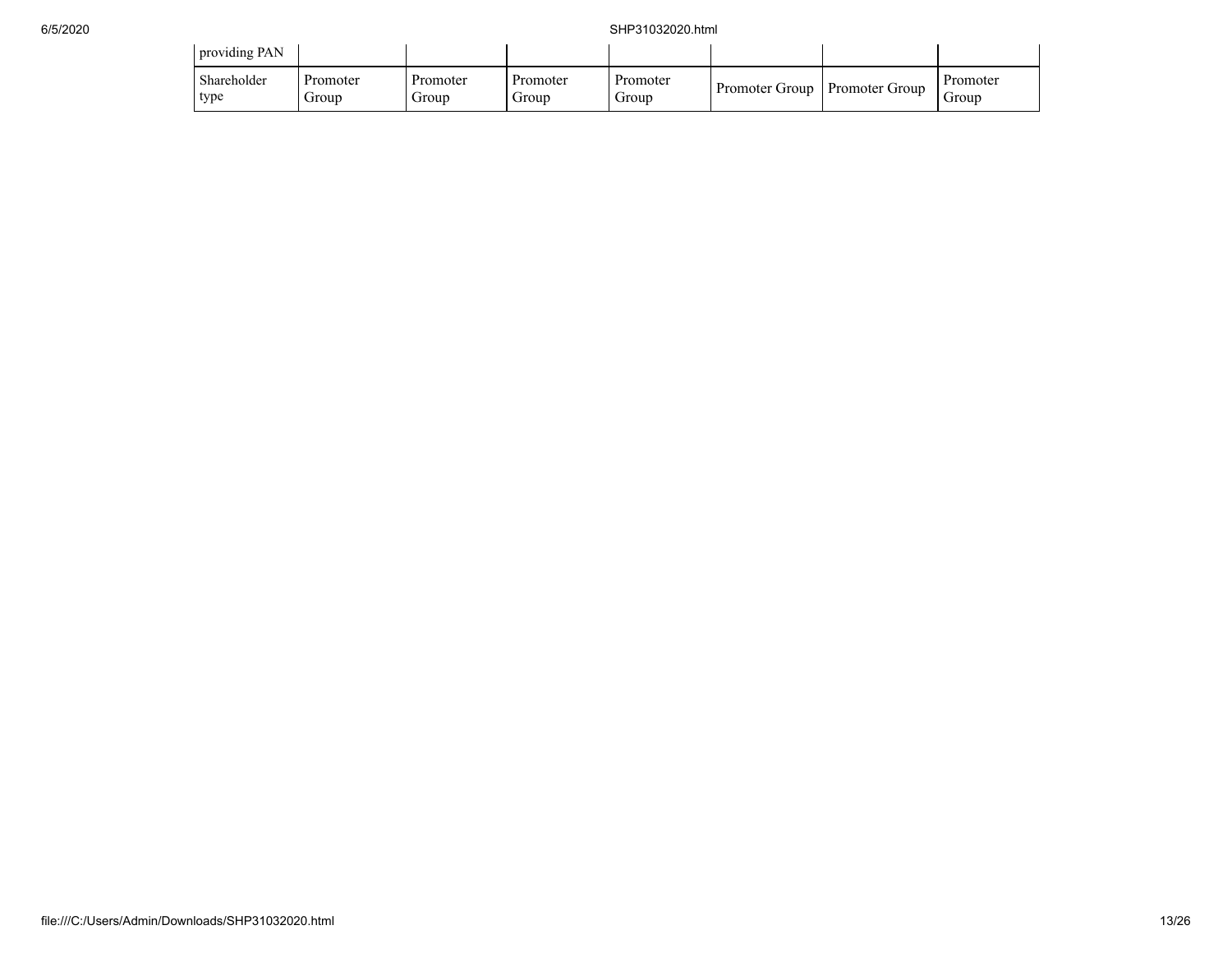|                                                                                                                      |                                                               | Any Other (specify)                         |                                                       |                          |
|----------------------------------------------------------------------------------------------------------------------|---------------------------------------------------------------|---------------------------------------------|-------------------------------------------------------|--------------------------|
| Searial No.                                                                                                          | 8                                                             | $\overline{9}$                              | 10                                                    |                          |
| Category                                                                                                             | <b>Bodies Corporate</b>                                       | <b>Bodies Corporate</b>                     | <b>Bodies Corporate</b>                               | Click here to<br>go back |
| Name of the<br>Shareholders (I)                                                                                      | <b>BANSHIDHAR TRADERS</b><br>PRIVATE LIMITED                  | <b>INDERLOK DEALCOMM</b><br>PRIVATE LIMITED | <b>SWAN</b><br><b>INTERNATIONAL</b><br><b>LIMITED</b> |                          |
| PAN (II)                                                                                                             | AADCB8055E                                                    | AACCI1061N                                  | AAECS4774Q                                            | Total                    |
| No. of the<br>Shareholders (I)                                                                                       | 1                                                             | $\mathbf{1}$                                | $\mathbf{1}$                                          | 10                       |
| No. of fully paid<br>up equity shares<br>held (IV)                                                                   | 4000000                                                       | 4000000                                     | 2340442                                               | 158413500                |
| No. Of Partly paid-<br>up equity shares<br>held(V)                                                                   |                                                               |                                             |                                                       |                          |
| No. Of shares<br>underlying<br>Depository<br>Receipts (VI)                                                           |                                                               |                                             |                                                       |                          |
| Total nos. shares<br>held $(VII) = (IV) +$<br>$(V)+(VI)$                                                             | 4000000                                                       | 4000000                                     | 2340442                                               | 158413500                |
| Shareholding as a<br>% of total no. of<br>shares (calculated<br>as per SCRR,<br>1957) (VIII) As a<br>% of $(A+B+C2)$ | 1.64                                                          | 1.64                                        | 0.96                                                  | 64.86                    |
|                                                                                                                      | Number of Voting Rights held in each class of securities (IX) |                                             |                                                       |                          |
| Class eg: X                                                                                                          | 4000000                                                       | 4000000                                     | 2340442                                               | 158413500                |
| Class eg:y                                                                                                           |                                                               |                                             |                                                       |                          |
| Total                                                                                                                | 4000000                                                       | 4000000                                     | 2340442                                               | 158413500                |
| Total as a % of<br><b>Total Voting rights</b>                                                                        | 1.64                                                          | 1.64                                        | 0.96                                                  | 64.86                    |
| No. Of Shares<br>Underlying                                                                                          |                                                               |                                             |                                                       |                          |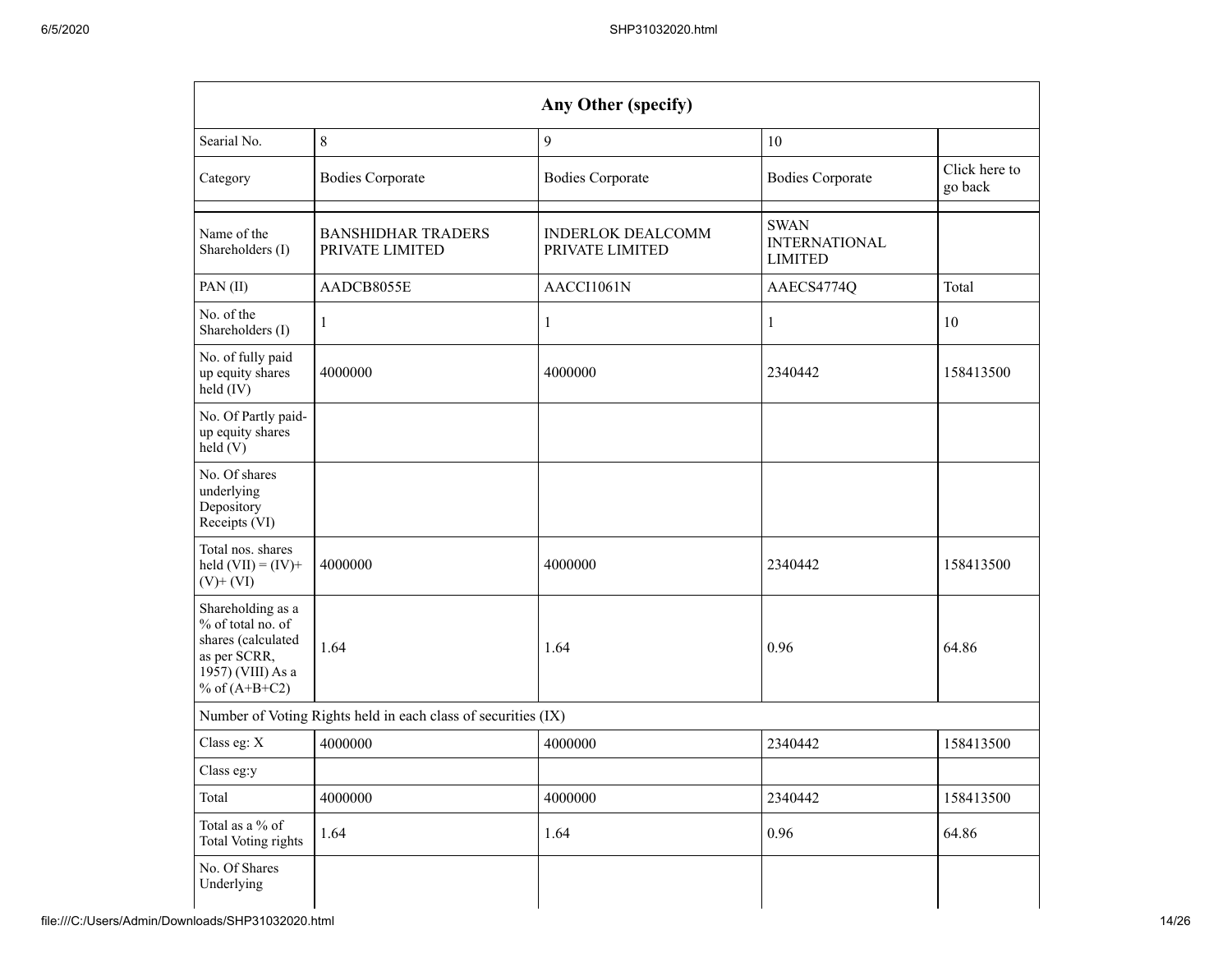| Outstanding<br>convertible<br>securities $(X)$                                                                                                                                       |                                                         |                  |                  |           |
|--------------------------------------------------------------------------------------------------------------------------------------------------------------------------------------|---------------------------------------------------------|------------------|------------------|-----------|
| No. of Shares<br>Underlying<br>Outstanding<br>Warrants (Xi)                                                                                                                          |                                                         |                  |                  |           |
| No. Of Shares<br>Underlying<br>Outstanding<br>convertible<br>securities and No.<br>Of Warrants (Xi)<br>(a)                                                                           |                                                         |                  |                  |           |
| Shareholding, as a<br>% assuming full<br>conversion of<br>convertible<br>securities (as a<br>percentage of<br>diluted share<br>capital) (XI)=<br>$(VII)+(X)$ As a %<br>of $(A+B+C2)$ | 1.64                                                    | 1.64             | 0.96             | 64.86     |
| Number of Locked in shares (XII)                                                                                                                                                     |                                                         |                  |                  |           |
| No. $(a)$                                                                                                                                                                            |                                                         |                  |                  |           |
| As a % of total<br>Shares held (b)                                                                                                                                                   |                                                         |                  |                  |           |
|                                                                                                                                                                                      | Number of Shares pledged or otherwise encumbered (XIII) |                  |                  |           |
| No. $(a)$                                                                                                                                                                            | $\mathbf{0}$                                            | $\overline{0}$   | $\boldsymbol{0}$ | 23845193  |
| As a % of total<br>Shares held (b)                                                                                                                                                   | $\overline{0}$                                          | $\boldsymbol{0}$ | $\boldsymbol{0}$ | 15.05     |
| Number of equity<br>shares held in<br>dematerialized<br>form (XIV)                                                                                                                   | 4000000                                                 | 4000000          | 2340442          | 158413500 |
| Reason for not providing PAN                                                                                                                                                         |                                                         |                  |                  |           |
| Reason for not<br>providing PAN                                                                                                                                                      |                                                         |                  |                  |           |
| Shareholder type                                                                                                                                                                     | Promoter Group                                          | Promoter Group   | Promoter Group   |           |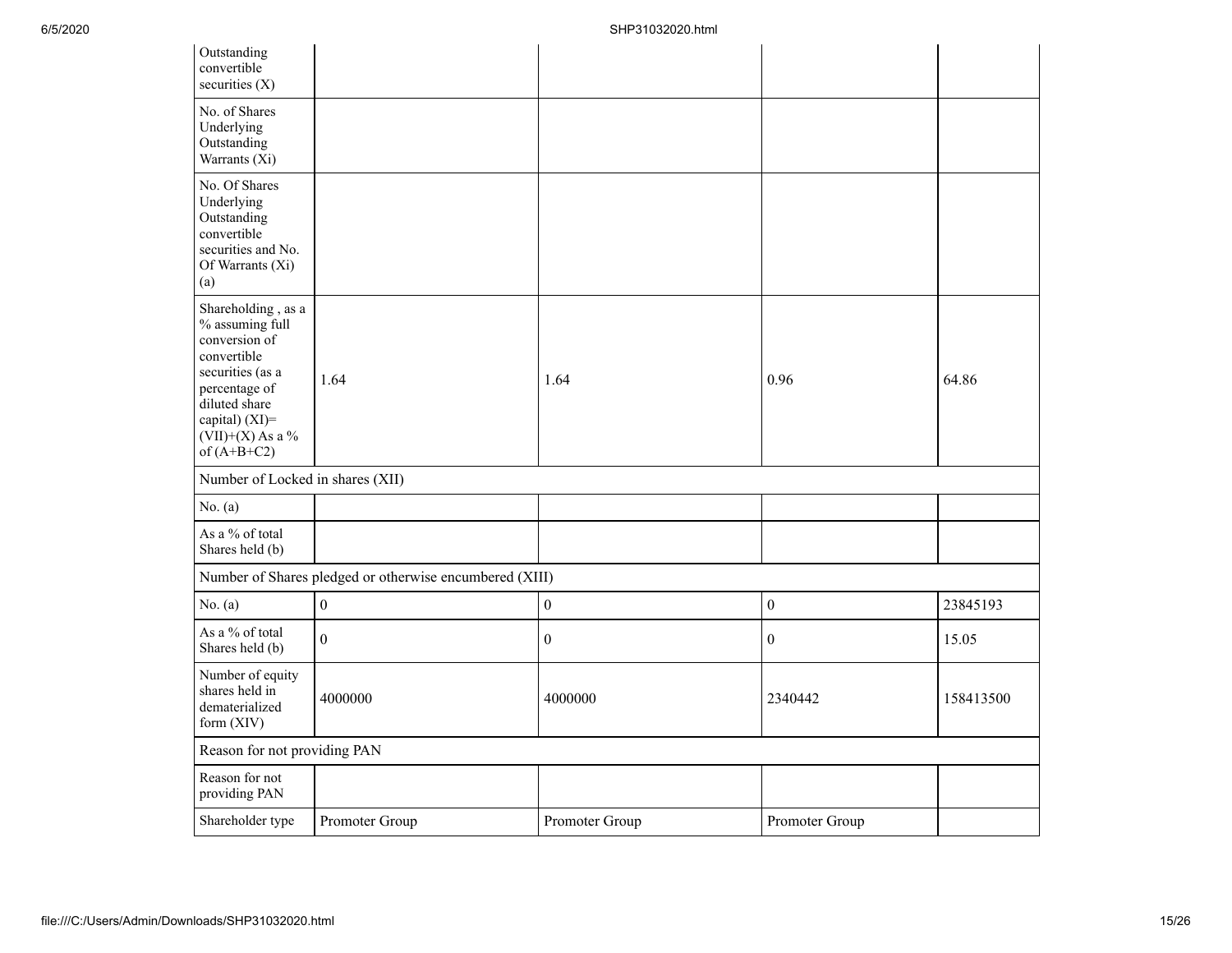|                                                                                                                      |                                   |                                                               | <b>Foreign Portfolio Investors</b>   |                                              |                          |
|----------------------------------------------------------------------------------------------------------------------|-----------------------------------|---------------------------------------------------------------|--------------------------------------|----------------------------------------------|--------------------------|
| Searial No.                                                                                                          | $\mathbf{1}$                      | $\overline{c}$                                                | $\mathfrak{Z}$                       | $\overline{4}$                               |                          |
| Name of the<br>Shareholders (I)                                                                                      | <b>ARES</b><br><b>DIVERSIFIED</b> | <b>ALBULA INVESTMENT</b><br><b>FUND LTD</b>                   | <b>HYPNOS FUND</b><br><b>LIMITED</b> | <b>EOS MULTI STRATEGY</b><br><b>FUND LTD</b> | Click here to<br>go back |
| PAN(II)                                                                                                              | AAHCA2144B                        | AAHCA3597Q                                                    | AACCH6785N                           | AADCE0686N                                   | Total                    |
| No. of fully paid<br>up equity shares<br>held (IV)                                                                   | 8328790                           | 5112765                                                       | 3593208                              | 2905401                                      | 19940164                 |
| No. Of Partly paid-<br>up equity shares<br>held(V)                                                                   |                                   |                                                               |                                      |                                              |                          |
| No. Of shares<br>underlying<br>Depository<br>Receipts (VI)                                                           |                                   |                                                               |                                      |                                              |                          |
| Total nos. shares<br>held $(VII) = (IV) +$<br>$(V)+(VI)$                                                             | 8328790                           | 5112765                                                       | 3593208                              | 2905401                                      | 19940164                 |
| Shareholding as a<br>% of total no. of<br>shares (calculated<br>as per SCRR,<br>1957) (VIII) As a<br>% of $(A+B+C2)$ | 3.41                              | 2.09                                                          | 1.47                                 | 1.19                                         | 8.16                     |
|                                                                                                                      |                                   | Number of Voting Rights held in each class of securities (IX) |                                      |                                              |                          |
| Class eg: X                                                                                                          | 8328790                           | 5112765                                                       | 3593208                              | 2905401                                      | 19940164                 |
| Class eg:y                                                                                                           |                                   |                                                               |                                      |                                              |                          |
| Total                                                                                                                | 8328790                           | 5112765                                                       | 3593208                              | 2905401                                      | 19940164                 |
| Total as a % of<br><b>Total Voting rights</b>                                                                        | 3.41                              | 2.09                                                          | 1.47                                 | 1.19                                         | 8.16                     |
| No. Of Shares<br>Underlying<br>Outstanding<br>convertible<br>securities (X)                                          |                                   |                                                               |                                      |                                              |                          |
| No. of Shares<br>Underlying<br>Outstanding<br>Warrants (Xi)                                                          |                                   |                                                               |                                      |                                              |                          |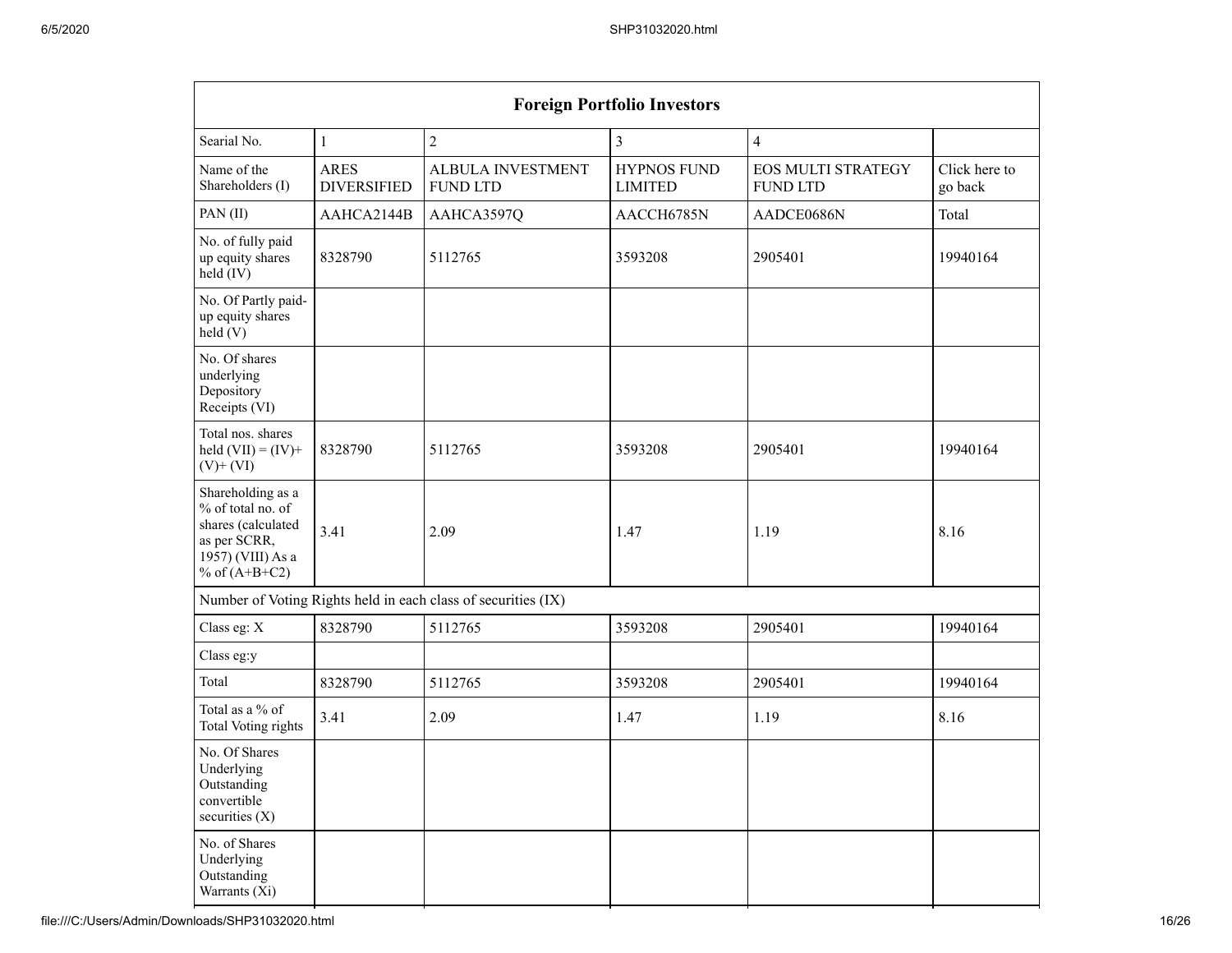| No. Of Shares<br>Underlying<br>Outstanding<br>convertible<br>securities and No.<br>Of Warrants (Xi)<br>(a)                                                                            |         |         |         |         |          |
|---------------------------------------------------------------------------------------------------------------------------------------------------------------------------------------|---------|---------|---------|---------|----------|
| Shareholding, as a<br>% assuming full<br>conversion of<br>convertible<br>securities (as a<br>percentage of<br>diluted share<br>capital) (XI)=<br>(VII)+(X) As a $\%$<br>of $(A+B+C2)$ | 3.41    | 2.09    | 1.47    | 1.19    | 8.16     |
| Number of Locked in shares (XII)                                                                                                                                                      |         |         |         |         |          |
| No. (a)                                                                                                                                                                               |         |         |         |         |          |
| As a % of total<br>Shares held (b)                                                                                                                                                    |         |         |         |         |          |
| Number of equity<br>shares held in<br>dematerialized<br>form $(XIV)$                                                                                                                  | 8328790 | 5112765 | 3593208 | 2905401 | 19940164 |
| Reason for not providing PAN                                                                                                                                                          |         |         |         |         |          |
| Reason for not<br>providing PAN                                                                                                                                                       |         |         |         |         |          |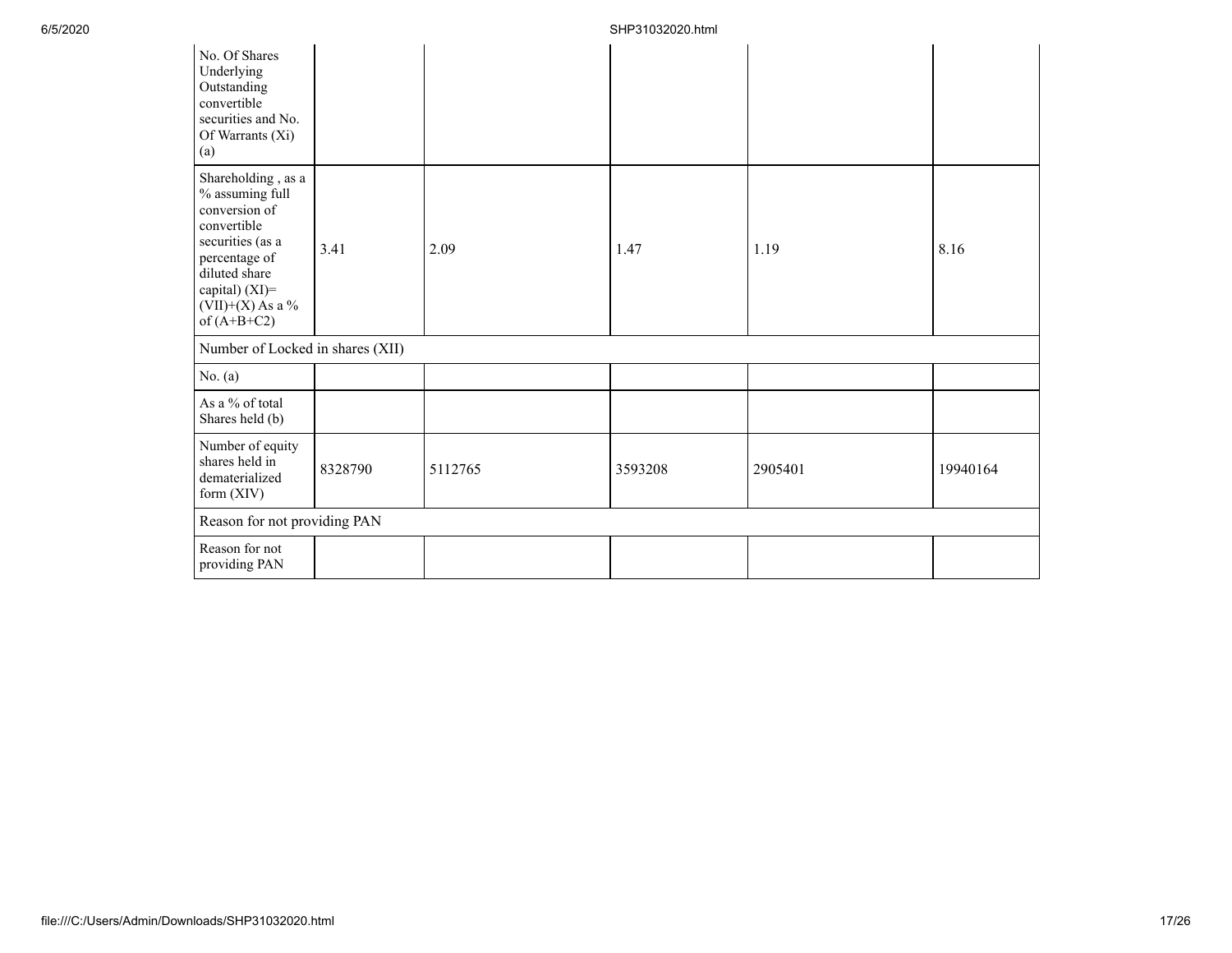| <b>Insurance Companies</b>                                                                                           |                                                               |                       |  |  |  |  |
|----------------------------------------------------------------------------------------------------------------------|---------------------------------------------------------------|-----------------------|--|--|--|--|
| Searial No.                                                                                                          | $\mathbf{1}$                                                  |                       |  |  |  |  |
| Name of the<br>Shareholders (I)                                                                                      | LIFE INSURANCE CORPORATION OF INDIA                           | Click here to go back |  |  |  |  |
| PAN(II)                                                                                                              | AAACL0582H                                                    | Total                 |  |  |  |  |
| No. of fully paid<br>up equity shares<br>held (IV)                                                                   | 9391955                                                       | 9391955               |  |  |  |  |
| No. Of Partly paid-<br>up equity shares<br>held(V)                                                                   |                                                               |                       |  |  |  |  |
| No. Of shares<br>underlying<br>Depository<br>Receipts (VI)                                                           |                                                               |                       |  |  |  |  |
| Total nos. shares<br>held $(VII) = (IV) +$<br>$(V)$ + $(VI)$                                                         | 9391955                                                       | 9391955               |  |  |  |  |
| Shareholding as a<br>% of total no. of<br>shares (calculated<br>as per SCRR,<br>1957) (VIII) As a<br>% of $(A+B+C2)$ | 3.85                                                          | 3.85                  |  |  |  |  |
|                                                                                                                      | Number of Voting Rights held in each class of securities (IX) |                       |  |  |  |  |
| Class eg: X                                                                                                          | 9391955                                                       | 9391955               |  |  |  |  |
| Class eg:y                                                                                                           |                                                               |                       |  |  |  |  |
| Total                                                                                                                | 9391955                                                       | 9391955               |  |  |  |  |
| Total as a $\%$ of<br><b>Total Voting rights</b>                                                                     | 3.85                                                          | 3.85                  |  |  |  |  |
| No. Of Shares<br>Underlying<br>Outstanding<br>convertible<br>securities (X)                                          |                                                               |                       |  |  |  |  |
| No. of Shares<br>Underlying<br>Outstanding<br>Warrants (Xi)                                                          |                                                               |                       |  |  |  |  |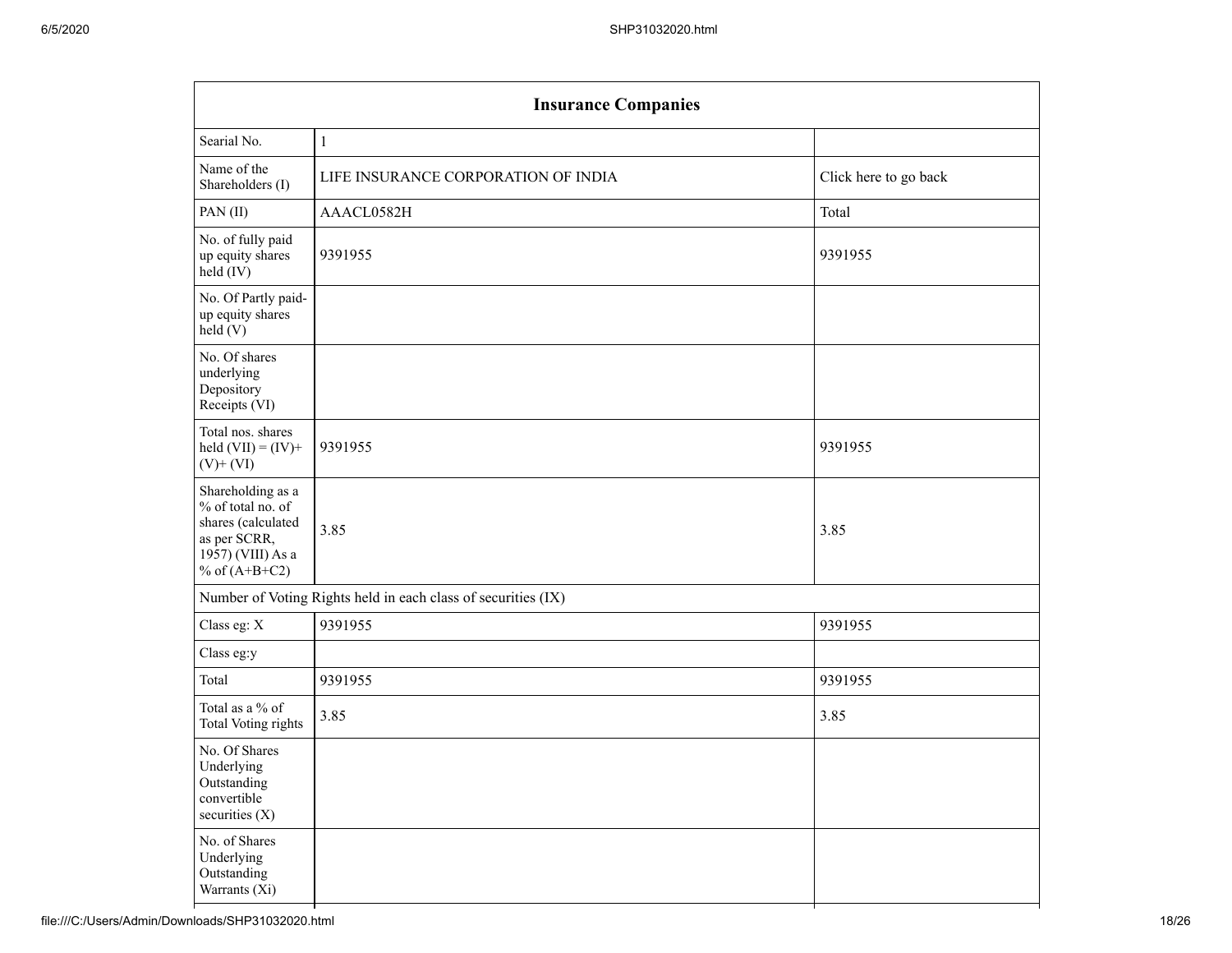| No. Of Shares<br>Underlying<br>Outstanding<br>convertible<br>securities and No.<br>Of Warrants (Xi)<br>(a)                                                                              |         |         |
|-----------------------------------------------------------------------------------------------------------------------------------------------------------------------------------------|---------|---------|
| Shareholding, as a<br>$\%$ assuming full<br>conversion of<br>convertible<br>securities (as a<br>percentage of<br>diluted share<br>capital) (XI)=<br>$(VII)+(X)$ As a %<br>of $(A+B+C2)$ | 3.85    | 3.85    |
| Number of Locked in shares (XII)                                                                                                                                                        |         |         |
| No. $(a)$                                                                                                                                                                               |         |         |
| As a % of total<br>Shares held (b)                                                                                                                                                      |         |         |
| Number of equity<br>shares held in<br>dematerialized<br>form (XIV)                                                                                                                      | 9391955 | 9391955 |
| Reason for not providing PAN                                                                                                                                                            |         |         |
| Reason for not<br>providing PAN                                                                                                                                                         |         |         |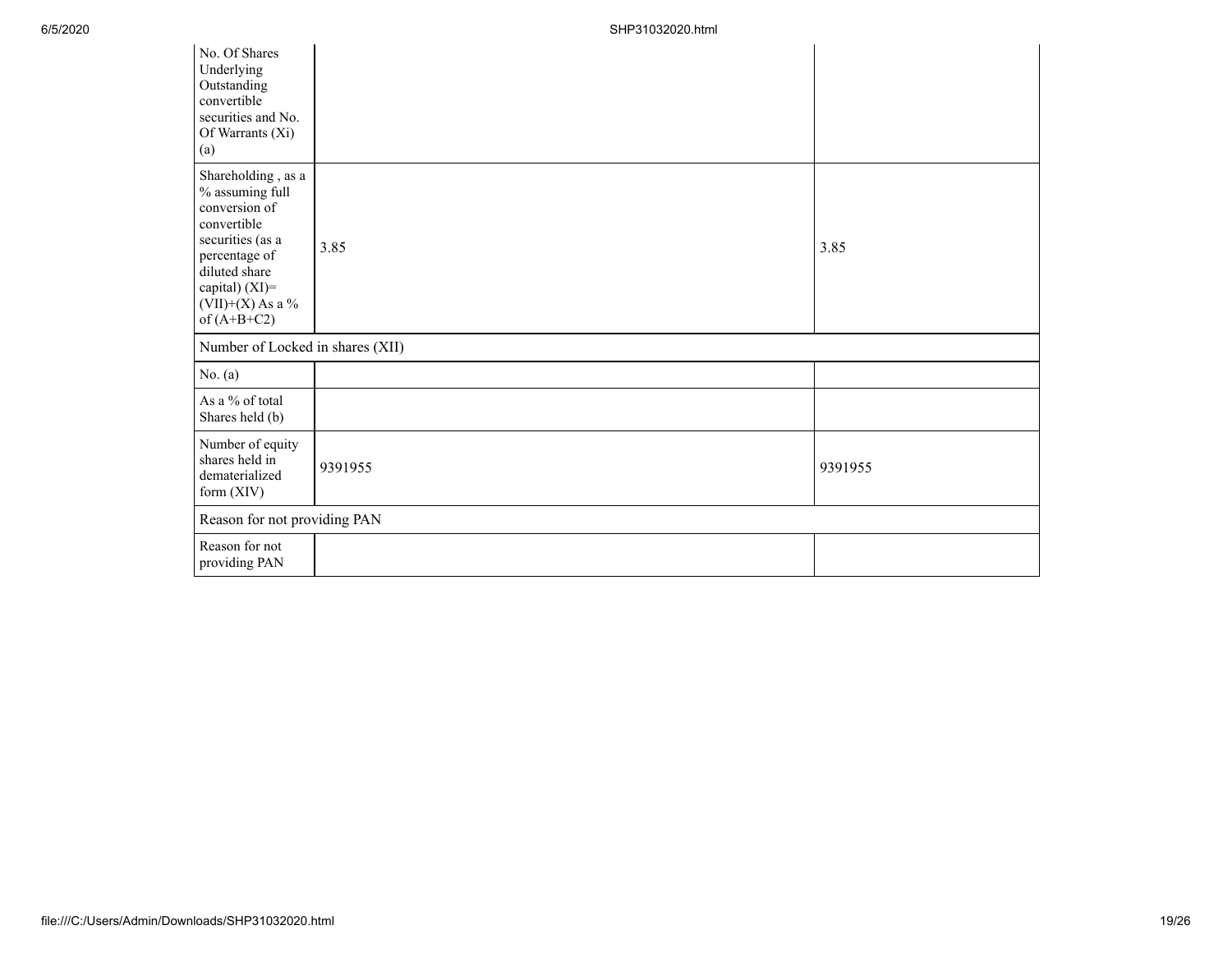|                                                                                                                        |              |                            |                                                                       | Any Other (specify)                                                    |                                                                       |                                                                 |                     |
|------------------------------------------------------------------------------------------------------------------------|--------------|----------------------------|-----------------------------------------------------------------------|------------------------------------------------------------------------|-----------------------------------------------------------------------|-----------------------------------------------------------------|---------------------|
| Searial No.                                                                                                            | $\mathbf{1}$ | $\overline{2}$             | $\overline{3}$                                                        | 4                                                                      | 5                                                                     | 6                                                               | $\overline{7}$      |
| Category                                                                                                               | <b>LLP</b>   | <b>Bodies</b><br>Corporate | <b>Bodies Corporate</b>                                               | <b>Bodies Corporate</b>                                                | <b>Bodies Corporate</b>                                               | <b>Bodies Corporate</b>                                         | Clearing<br>Members |
| Category / More<br>than 1 percentage                                                                                   | Category     | Category                   | More than 1<br>percentage of<br>shareholding                          | More than 1<br>percentage of<br>shareholding                           | More than 1<br>percentage of<br>shareholding                          | More than 1<br>percentage of<br>shareholding                    | Category            |
| Name of the<br>Shareholders (I)                                                                                        |              |                            | <b>KASTURI</b><br><b>VINTRADE</b><br><b>PRIVATE</b><br><b>LIMITED</b> | <b>TIRUPATI</b><br><b>AGENCIES</b><br><b>PRIVATE</b><br><b>LIMITED</b> | <b>NEEDFUL</b><br><b>DEALCOMM</b><br><b>PRIVATE</b><br><b>LIMITED</b> | <b>SURYAKANCHAN</b><br><b>VINIMAY PRIVATE</b><br><b>LIMITED</b> |                     |
| PAN(II)                                                                                                                |              |                            | AADCK7022Q                                                            | AAACT3169Q                                                             | AADCN5282H                                                            | AANCS1976K                                                      |                     |
| No. of the<br>Shareholders (I)                                                                                         | 5            | 106                        | 1                                                                     | 1                                                                      | 1                                                                     | 1                                                               | 25                  |
| No. of fully paid<br>up equity shares<br>held $(IV)$                                                                   | 498973       | 26751741                   | 9078704                                                               | 7695000                                                                | 4099000                                                               | 3490075                                                         | 96596               |
| No. Of Partly paid-<br>up equity shares<br>held(V)                                                                     |              |                            |                                                                       |                                                                        |                                                                       |                                                                 |                     |
| No. Of shares<br>underlying<br>Depository<br>Receipts (VI)                                                             |              |                            |                                                                       |                                                                        |                                                                       |                                                                 |                     |
| Total nos. shares<br>held $(VII) = (IV) +$<br>$(V)+(VI)$                                                               | 498973       | 26751741                   | 9078704                                                               | 7695000                                                                | 4099000                                                               | 3490075                                                         | 96596               |
| Shareholding as a<br>$%$ of total no. of<br>shares (calculated<br>as per SCRR,<br>1957) (VIII) As a<br>% of $(A+B+C2)$ | 0.2          | 10.95                      | 3.72                                                                  | 3.15                                                                   | 1.68                                                                  | 1.43                                                            | 0.04                |
| Number of Voting Rights held in each class of securities (IX)                                                          |              |                            |                                                                       |                                                                        |                                                                       |                                                                 |                     |
| Class eg: X                                                                                                            | 498973       | 26751741                   | 9078704                                                               | 7695000                                                                | 4099000                                                               | 3490075                                                         | 96596               |
| Class eg:y                                                                                                             |              |                            |                                                                       |                                                                        |                                                                       |                                                                 |                     |
| Total                                                                                                                  | 498973       | 26751741                   | 9078704                                                               | 7695000                                                                | 4099000                                                               | 3490075                                                         | 96596               |
| Total as a % of                                                                                                        | 0.2          | 10.95                      | 3.72                                                                  | 3.15                                                                   | 1.68                                                                  | 1.43                                                            | 0.04                |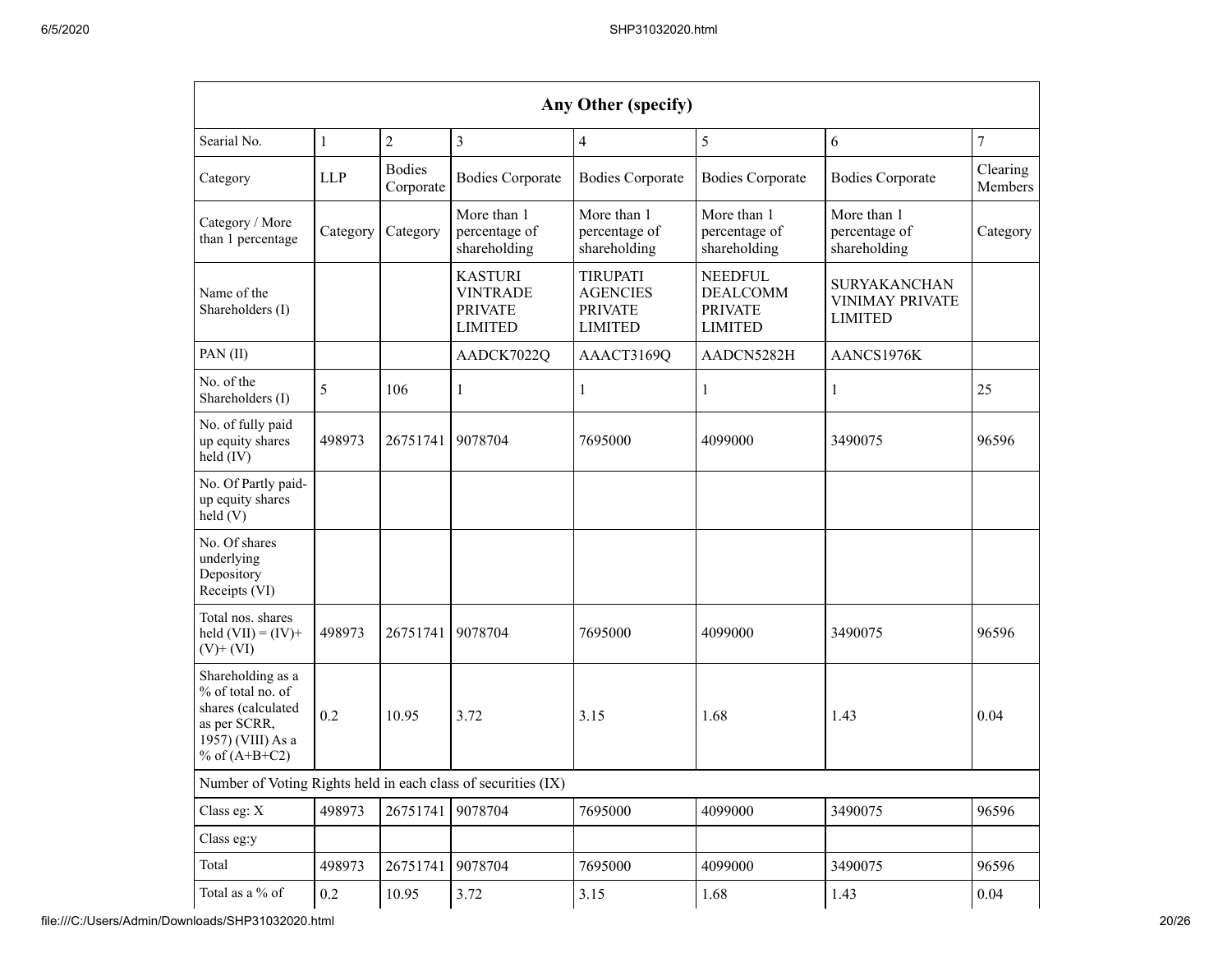| <b>Total Voting rights</b>                                                                                                                                                           |        |          |         |         |         |         |       |
|--------------------------------------------------------------------------------------------------------------------------------------------------------------------------------------|--------|----------|---------|---------|---------|---------|-------|
| No. Of Shares<br>Underlying<br>Outstanding<br>convertible<br>securities (X)                                                                                                          |        |          |         |         |         |         |       |
| No. of Shares<br>Underlying<br>Outstanding<br>Warrants (Xi)                                                                                                                          |        |          |         |         |         |         |       |
| No. Of Shares<br>Underlying<br>Outstanding<br>convertible<br>securities and No.<br>Of Warrants (Xi)<br>(a)                                                                           |        |          |         |         |         |         |       |
| Shareholding, as a<br>% assuming full<br>conversion of<br>convertible<br>securities (as a<br>percentage of<br>diluted share<br>capital) (XI)=<br>$(VII)+(X)$ As a %<br>of $(A+B+C2)$ | 0.2    | 10.95    | 3.72    | 3.15    | 1.68    | 1.43    | 0.04  |
| Number of Locked in shares (XII)                                                                                                                                                     |        |          |         |         |         |         |       |
| No. $(a)$                                                                                                                                                                            |        |          |         |         |         |         |       |
| As a % of total<br>Shares held (b)                                                                                                                                                   |        |          |         |         |         |         |       |
| Number of equity<br>shares held in<br>dematerialized<br>form (XIV)                                                                                                                   | 498973 | 26674741 | 9078704 | 7695000 | 4099000 | 3490075 | 96596 |
| Reason for not providing PAN                                                                                                                                                         |        |          |         |         |         |         |       |
| Reason for not<br>providing PAN                                                                                                                                                      |        |          |         |         |         |         |       |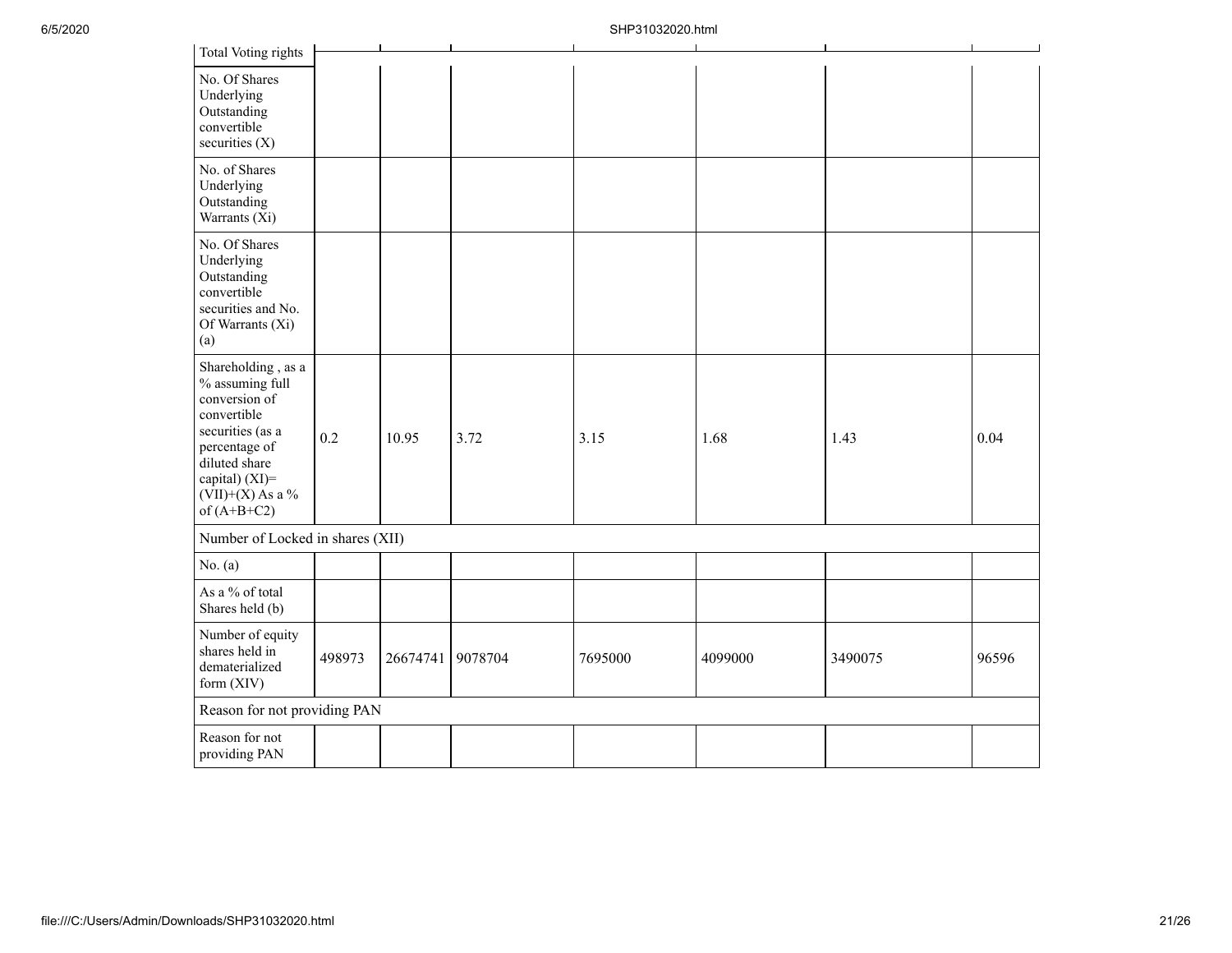|                                                                                                                      |                                                               |                    | Any Other (specify)                       |                  |            |                                                   |
|----------------------------------------------------------------------------------------------------------------------|---------------------------------------------------------------|--------------------|-------------------------------------------|------------------|------------|---------------------------------------------------|
| Searial No.                                                                                                          | $\,$ 8 $\,$                                                   | 9                  | 10                                        | 11               | 12         | 13                                                |
| Category                                                                                                             | Non-Resident<br>Indian (NRI)                                  | Others             | Others                                    | <b>Trusts</b>    | <b>HUF</b> | Unclaimed or Suspense or<br><b>Escrow Account</b> |
| Category / More<br>than 1 percentage                                                                                 | Category                                                      | Category           | More than 1 percentage of<br>shareholding | Category         | Category   | Category                                          |
| Name of the<br>Shareholders (I)                                                                                      |                                                               | Foreign<br>Company | 2I CAPITAL PCC                            |                  |            |                                                   |
| PAN(II)                                                                                                              |                                                               |                    | AAACZ2718B                                |                  |            |                                                   |
| No. of the<br>Shareholders (I)                                                                                       | 84                                                            | 1                  | 1                                         | 3                | 142        | 1                                                 |
| No. of fully paid<br>up equity shares<br>held (IV)                                                                   | 125822                                                        | 23077000           | 23077000                                  | 1900             | 195063     | 55300                                             |
| No. Of Partly paid-<br>up equity shares<br>held (V)                                                                  |                                                               |                    |                                           |                  |            |                                                   |
| No. Of shares<br>underlying<br>Depository<br>Receipts (VI)                                                           |                                                               |                    |                                           |                  |            |                                                   |
| Total nos. shares<br>held $(VII) = (IV) +$<br>$(V)$ + $(VI)$                                                         | 125822                                                        | 23077000           | 23077000                                  | 1900             | 195063     | 55300                                             |
| Shareholding as a<br>% of total no. of<br>shares (calculated<br>as per SCRR,<br>1957) (VIII) As a<br>% of $(A+B+C2)$ | 0.05                                                          | 9.45               | 9.45                                      | $\boldsymbol{0}$ | 0.08       | 0.02                                              |
|                                                                                                                      | Number of Voting Rights held in each class of securities (IX) |                    |                                           |                  |            |                                                   |
| Class eg: X                                                                                                          | 125822                                                        | 23077000           | 23077000                                  | 1900             | 195063     | 55300                                             |
| Class eg:y                                                                                                           |                                                               |                    |                                           |                  |            |                                                   |
| Total                                                                                                                | 125822                                                        | 23077000           | 23077000                                  | 1900             | 195063     | 55300                                             |
| Total as a % of<br>Total Voting rights                                                                               | 0.05                                                          | 9.45               | 9.45                                      | $\boldsymbol{0}$ | 0.08       | 0.02                                              |
| No. Of Shares                                                                                                        |                                                               |                    |                                           |                  |            |                                                   |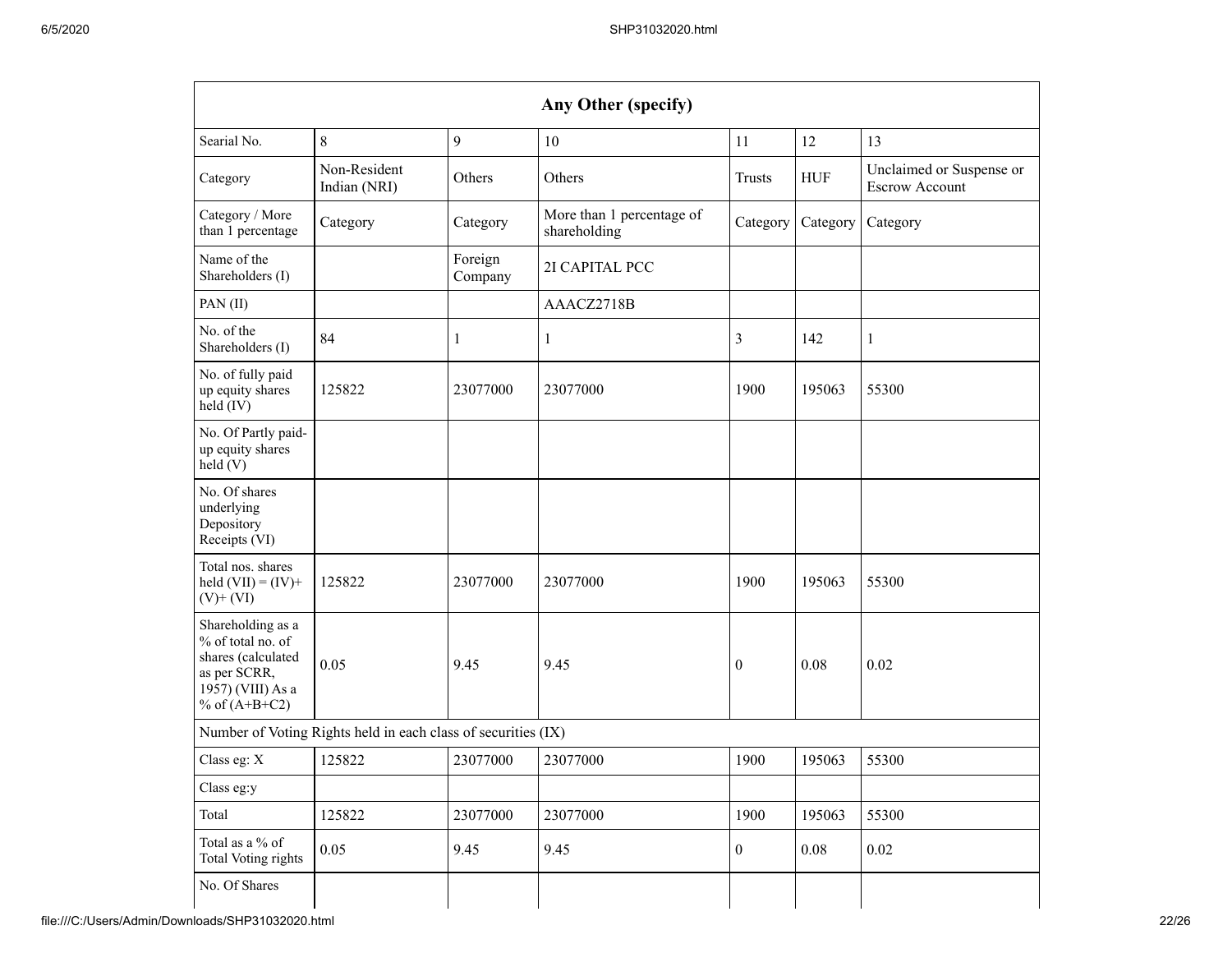| Underlying<br>Outstanding<br>convertible<br>securities (X)                                                                                                                           |        |          |          |              |        |                  |
|--------------------------------------------------------------------------------------------------------------------------------------------------------------------------------------|--------|----------|----------|--------------|--------|------------------|
| No. of Shares<br>Underlying<br>Outstanding<br>Warrants (Xi)                                                                                                                          |        |          |          |              |        |                  |
| No. Of Shares<br>Underlying<br>Outstanding<br>convertible<br>securities and No.<br>Of Warrants (Xi)<br>(a)                                                                           |        |          |          |              |        |                  |
| Shareholding, as a<br>% assuming full<br>conversion of<br>convertible<br>securities (as a<br>percentage of<br>diluted share<br>capital) (XI)=<br>$(VII)+(X)$ As a %<br>of $(A+B+C2)$ | 0.05   | 9.45     | 9.45     | $\mathbf{0}$ | 0.08   | 0.02             |
| Number of Locked in shares (XII)                                                                                                                                                     |        |          |          |              |        |                  |
| No. $(a)$                                                                                                                                                                            |        |          |          |              |        |                  |
| As a % of total<br>Shares held (b)                                                                                                                                                   |        |          |          |              |        |                  |
| Number of equity<br>shares held in<br>dematerialized<br>form $(XIV)$                                                                                                                 | 125822 | 23077000 | 23077000 | 200          | 195063 | $\boldsymbol{0}$ |
| Reason for not providing PAN                                                                                                                                                         |        |          |          |              |        |                  |
| Reason for not<br>providing PAN                                                                                                                                                      |        |          |          |              |        |                  |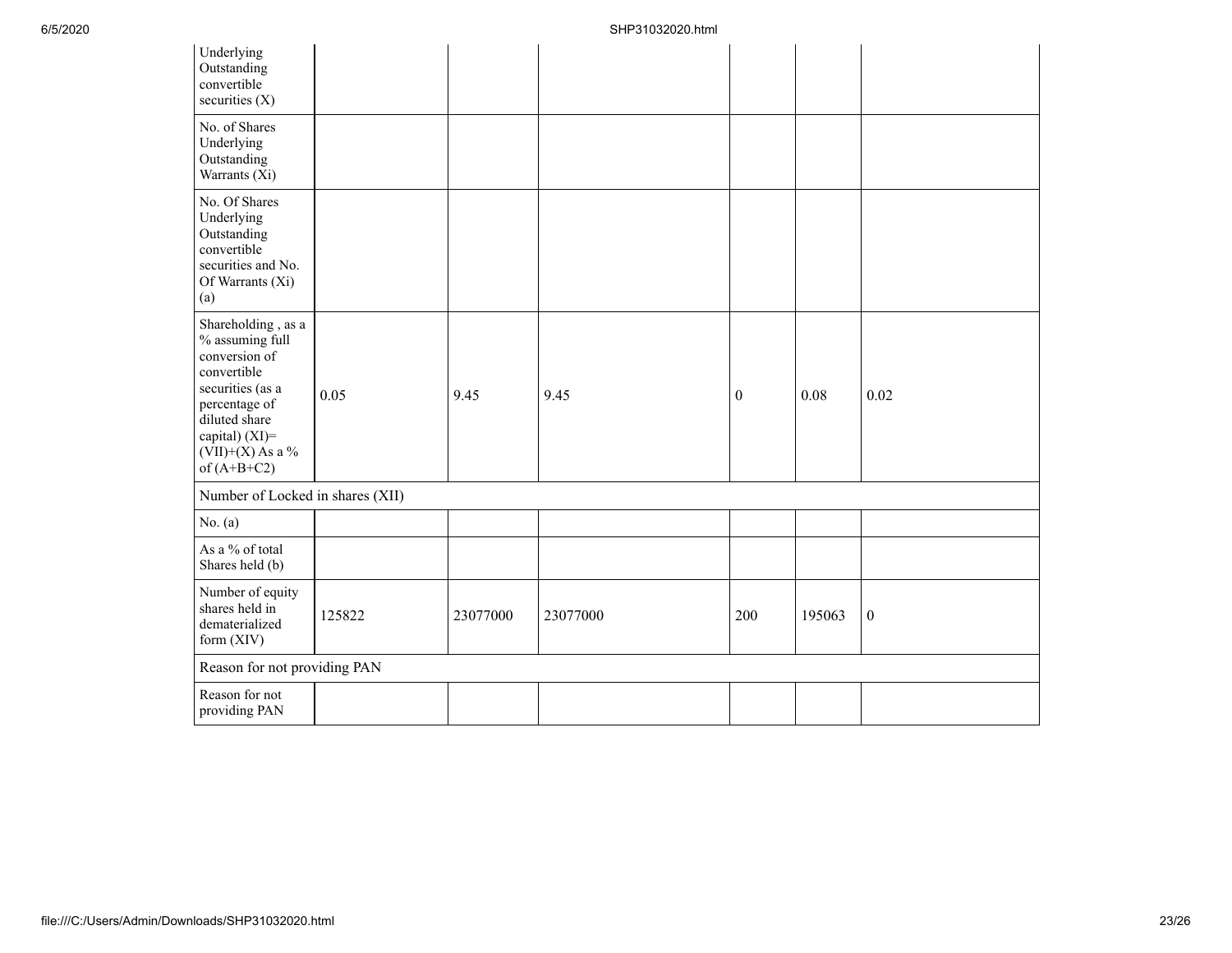|                                                                                                                      | Any Other (specify)                                           |  |  |  |  |  |  |  |
|----------------------------------------------------------------------------------------------------------------------|---------------------------------------------------------------|--|--|--|--|--|--|--|
| Searial No.                                                                                                          |                                                               |  |  |  |  |  |  |  |
| Category                                                                                                             |                                                               |  |  |  |  |  |  |  |
| Category / More<br>than 1 percentage                                                                                 |                                                               |  |  |  |  |  |  |  |
| Name of the<br>Shareholders (I)                                                                                      | Click here to go back                                         |  |  |  |  |  |  |  |
| PAN (II)                                                                                                             | Total                                                         |  |  |  |  |  |  |  |
| No. of the<br>Shareholders (I)                                                                                       | 367                                                           |  |  |  |  |  |  |  |
| No. of fully paid<br>up equity shares<br>held (IV)                                                                   | 50802395                                                      |  |  |  |  |  |  |  |
| No. Of Partly paid-<br>up equity shares<br>held(V)                                                                   |                                                               |  |  |  |  |  |  |  |
| No. Of shares<br>underlying<br>Depository<br>Receipts (VI)                                                           |                                                               |  |  |  |  |  |  |  |
| Total nos. shares<br>held $(VII) = (IV) +$<br>$(V)$ + $(VI)$                                                         | 50802395                                                      |  |  |  |  |  |  |  |
| Shareholding as a<br>% of total no. of<br>shares (calculated<br>as per SCRR,<br>1957) (VIII) As a<br>% of $(A+B+C2)$ | 20.79                                                         |  |  |  |  |  |  |  |
|                                                                                                                      | Number of Voting Rights held in each class of securities (IX) |  |  |  |  |  |  |  |
| Class eg: X                                                                                                          | 50802395                                                      |  |  |  |  |  |  |  |
| Class eg:y                                                                                                           |                                                               |  |  |  |  |  |  |  |
| Total                                                                                                                | 50802395                                                      |  |  |  |  |  |  |  |
| Total as a % of<br>Total Voting rights                                                                               | 20.79                                                         |  |  |  |  |  |  |  |
| No. Of Shares<br>Underlying<br>Outstanding                                                                           |                                                               |  |  |  |  |  |  |  |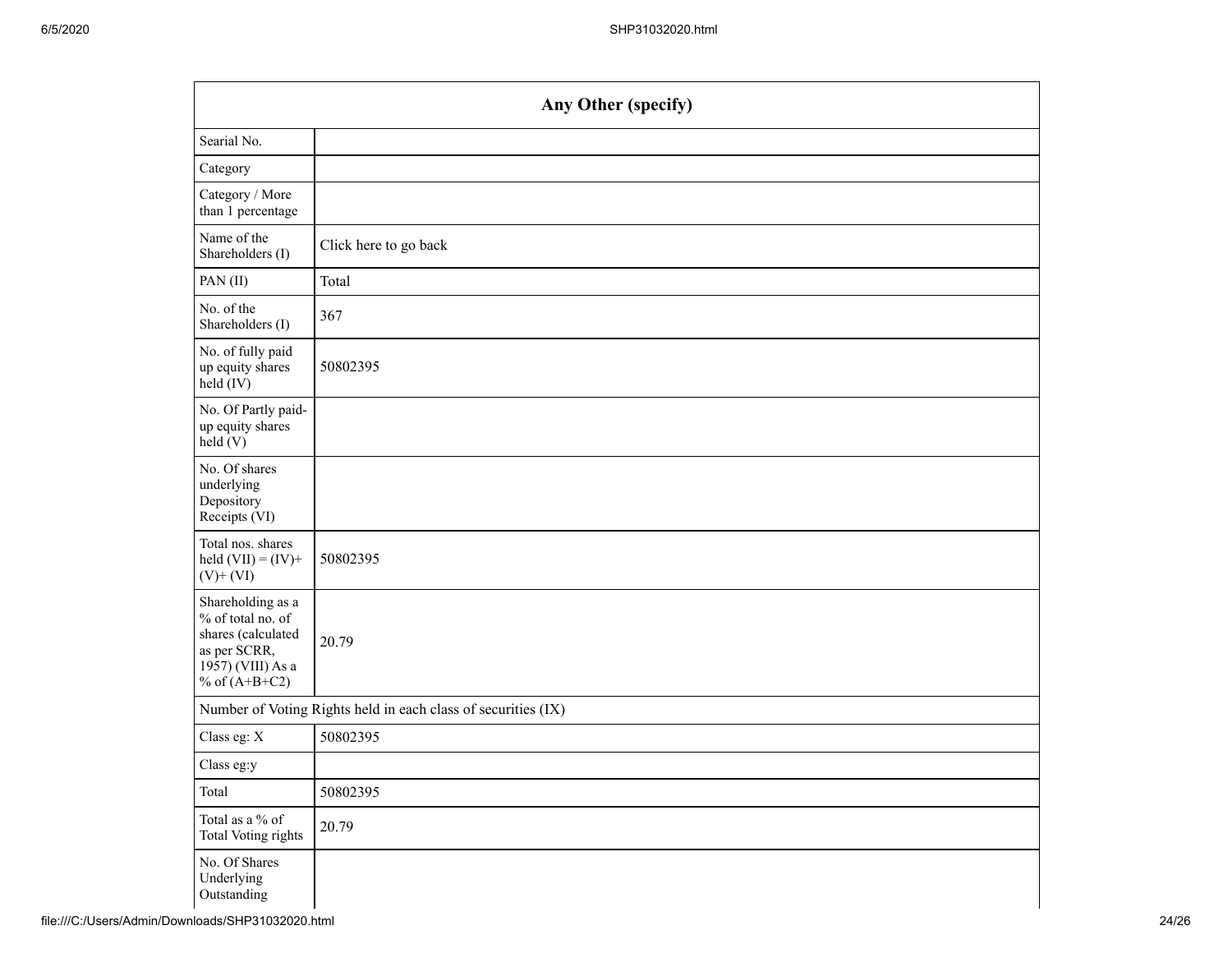| convertible<br>securities $(X)$                                                                                                                                                      |          |  |  |  |  |  |
|--------------------------------------------------------------------------------------------------------------------------------------------------------------------------------------|----------|--|--|--|--|--|
| No. of Shares<br>Underlying<br>Outstanding<br>Warrants (Xi)                                                                                                                          |          |  |  |  |  |  |
| No. Of Shares<br>Underlying<br>Outstanding<br>convertible<br>securities and No.<br>Of Warrants (Xi)<br>(a)                                                                           |          |  |  |  |  |  |
| Shareholding, as a<br>% assuming full<br>conversion of<br>convertible<br>securities (as a<br>percentage of<br>diluted share<br>capital) (XI)=<br>$(VII)+(X)$ As a %<br>of $(A+B+C2)$ | 20.79    |  |  |  |  |  |
| Number of Locked in shares (XII)                                                                                                                                                     |          |  |  |  |  |  |
| No. $(a)$                                                                                                                                                                            |          |  |  |  |  |  |
| As a % of total<br>Shares held (b)                                                                                                                                                   |          |  |  |  |  |  |
| Number of equity<br>shares held in<br>dematerialized<br>form (XIV)                                                                                                                   | 50668395 |  |  |  |  |  |
| Reason for not providing PAN                                                                                                                                                         |          |  |  |  |  |  |
| Reason for not<br>providing PAN                                                                                                                                                      |          |  |  |  |  |  |